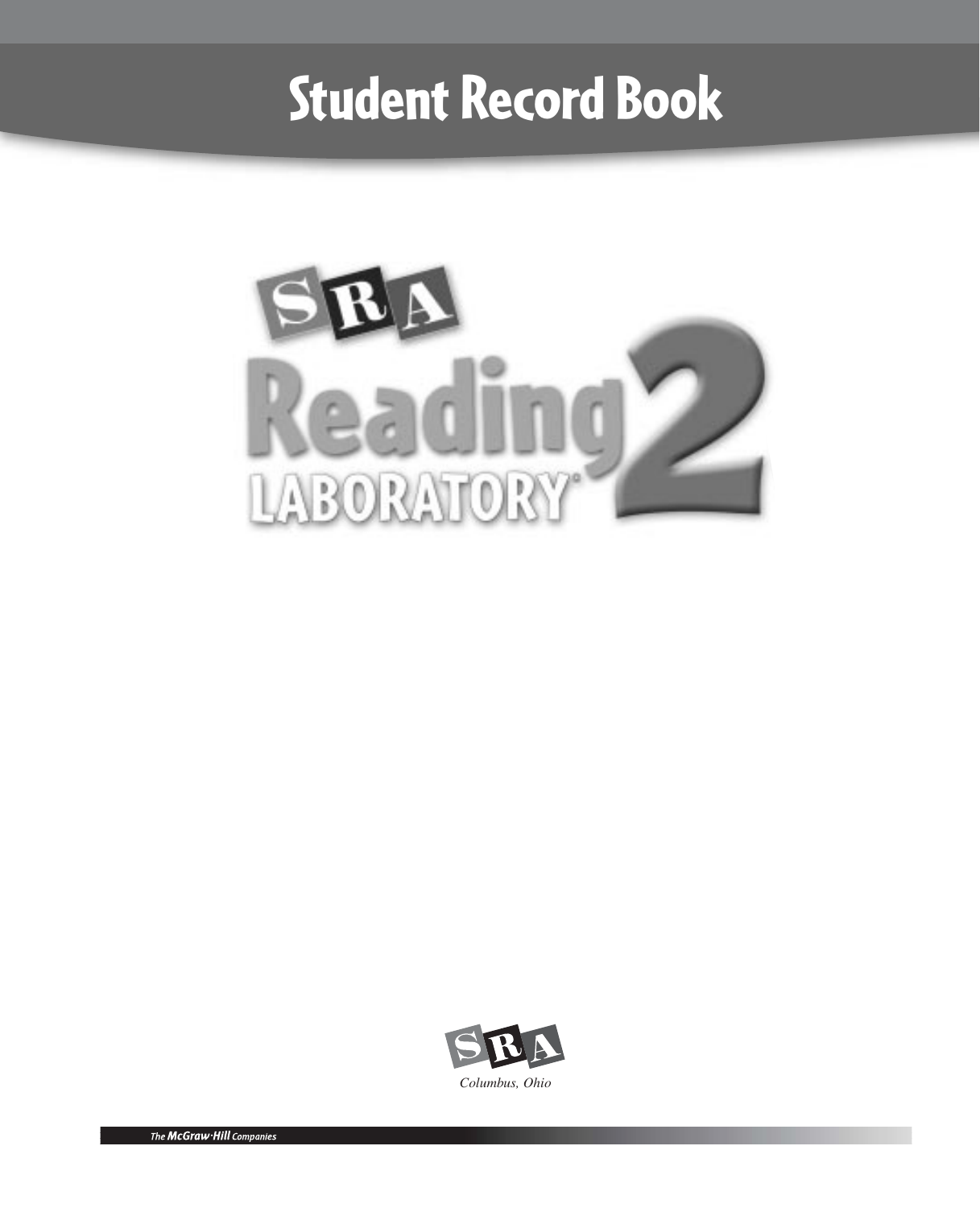# **Contents**



- 20 Using SQR with Your Textbooks/Reading with a Purpose
- 21 Power Builder Checklist
- 22 Power Builder Record Pages
- **62** Rate Builder Record Pages
- **69** Rate Builder Progress Chart
- **70** Skill Builder Record Pages
- 
- **76** Conversion Table
- 77 How to Use Your Progress Charts
	- **Chart** 
		- Power Builder Progress



Key for Power Builder **Starter**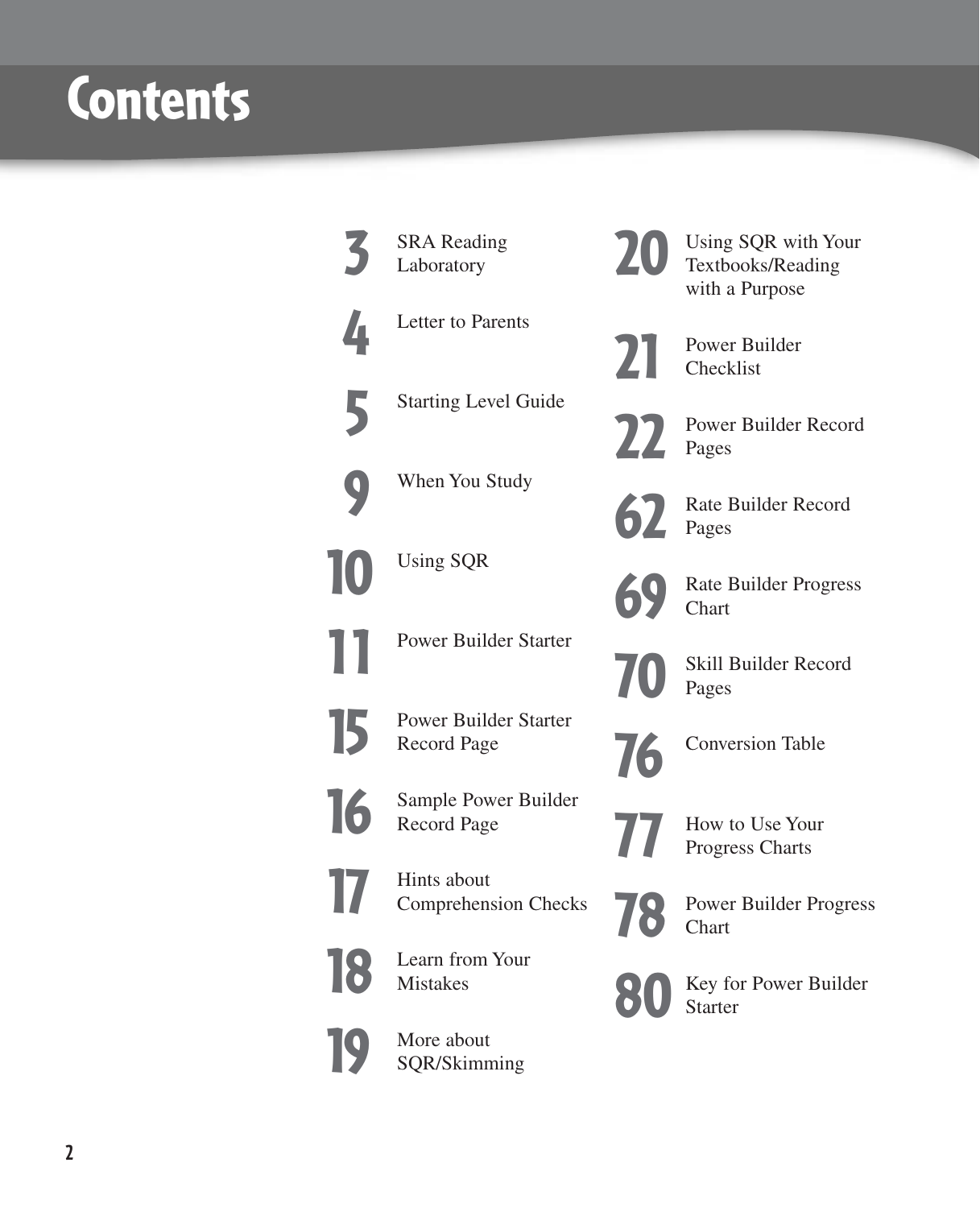# SRA Reading Laboratory

### These are the main materials you will be using in SRA Reading Laboratory.

#### **Student Record Book**

This is the book you will use to do most of your writing for each of the *Reading Laboratory* materials. Never write answers in any of the other parts of this program.

#### **Power Builders and Key Cards**

Each *Power Builder* has an illustrated reading selection. Following the reading selection, there are exercises for you to do. They will help you build your power to understand what you read and to learn about words. You will use the *Power Builder Key Cards* to correct your work.

### **Skill Builders and Key Cards**

The *Skill Builders* will help you learn more about reading, vocabulary, and grammar. Your *Power Builder Key Card* may tell you to do certain *Skill Builder* lessons. These lessons will help you with those skills in which you are having difficulty. You will use the *Skill Builder Key Cards* to correct your work.

#### **Rate Builders and Key Cards**

The *Rate Builders* will help you learn to read faster. They will also help you keep your attention on what you are reading, so you can better understand it. These short reading selections are followed by questions that ask you about what you have read. You will use *Rate Builder Key Cards* to correct your work.

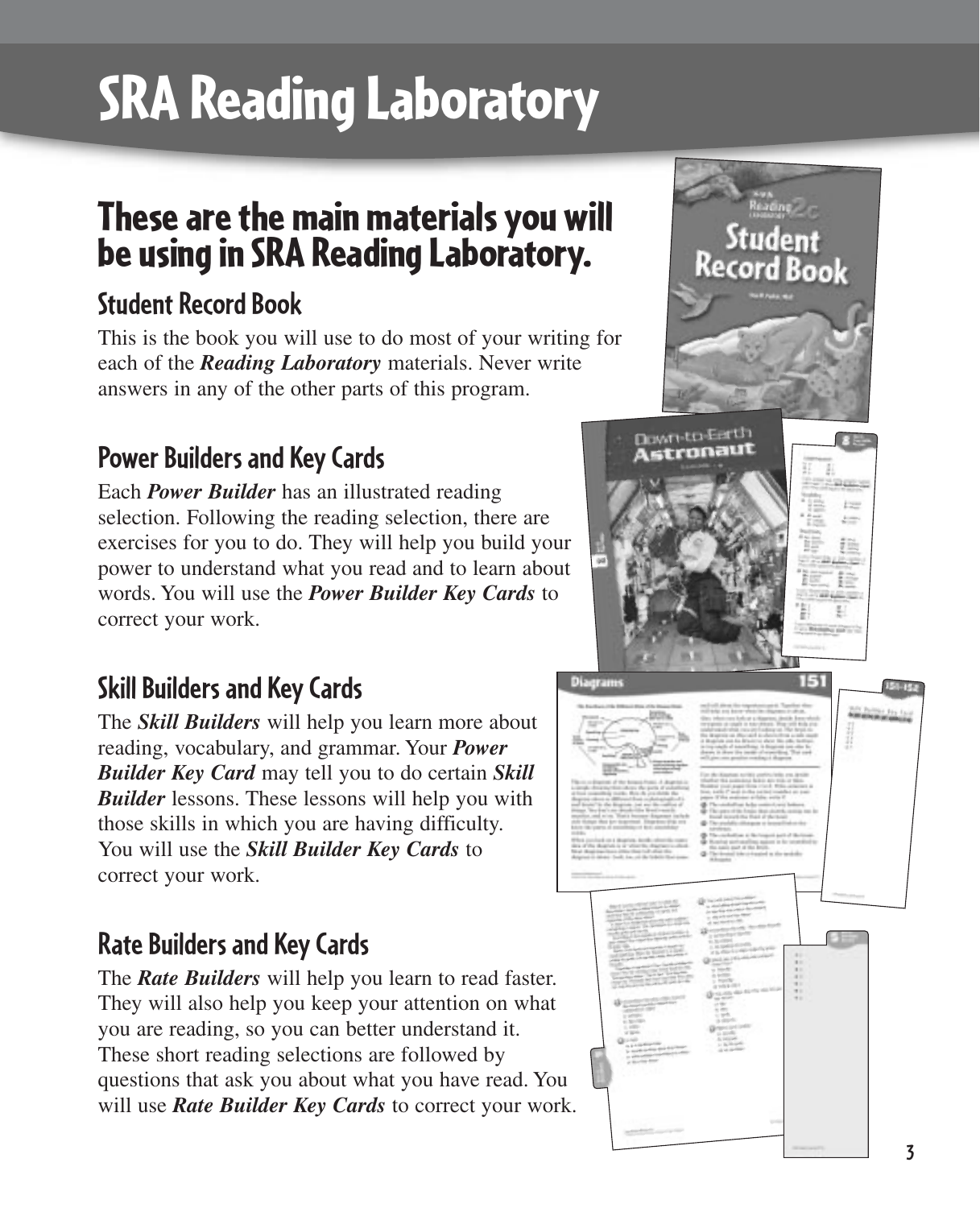Over the years, millions of children from cities such as New York, London, Chicago, Toronto, Los Angeles, and Sydney have had one thing in common they have used "the SRA." "The SRA" is what students have often called *SRA Reading Laboratory.* This school year your child will be using SRA's most recent *Reading Laboratory.* This multileveled system of individualized instruction will provide your child with practice in reading comprehension, vocabulary skills, and study skills. In most classrooms, this program will supplement your child's reader, giving him or her extra reinforcement in a wide range of reading-related skills.

*SRA Reading Laboratory* offers 150 reading selections. These selections include high-interest nonfiction and fiction that cover a wide range of topics. The settings of many of the stories or articles take place in a variety of places around the world. These selections offer enjoyment in reading for the students, as well as providing them with important information that will broaden their understanding of many global concerns, events, and issues. The reading selections are divided into levels. Each level is represented by a different color, and each color is more difficult to read than the previous color. Therefore, when you hear, "Today I started in Blue!" you are learning of a significant accomplishment.

Each selection is accompanied by exercises that test for students' understanding of the selection. Additional exercises provide practice in vocabulary, word building, and study skills. At the beginning of the school year, each student is placed in a level at which he or she can read successfully. The system then allows your child to move through the levels as fast and as far as his or her ability permits.

permits.<br>Students have been using and enjoying **SRA Reading Laboratory** since 1957. You may have used one of the earlier editions yourself! May your knowledge of this most recent edition increase your understanding of your child's reading enjoyment and progress.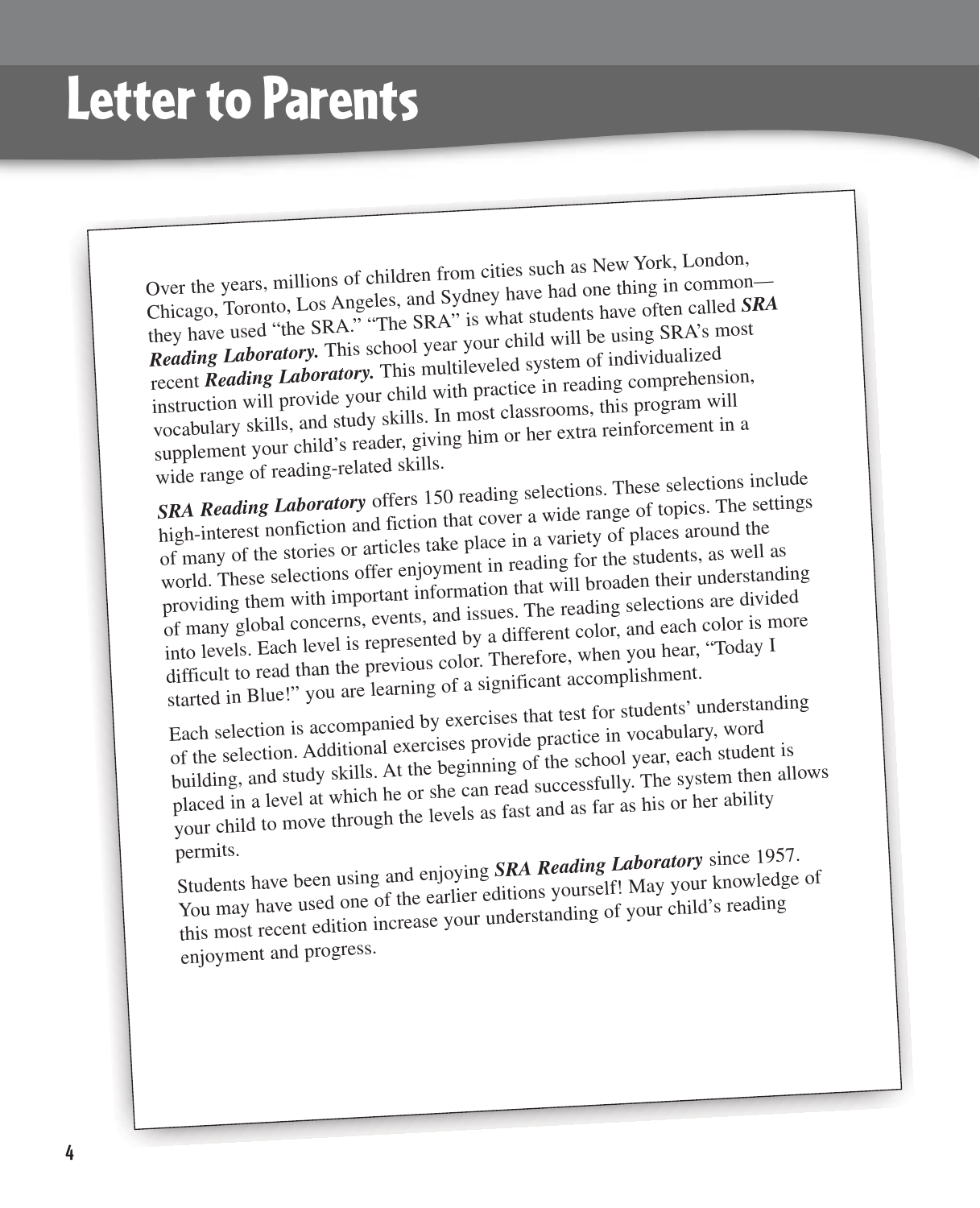# **Starting Level Guide for** SRA Reading Laboratory®

|              |                                                                                                                                                                                                                                                                                                                                                                                                                  | Last name      | $F$ First name   |            | Middle initial                       |                                                                                                                                                                                          |
|--------------|------------------------------------------------------------------------------------------------------------------------------------------------------------------------------------------------------------------------------------------------------------------------------------------------------------------------------------------------------------------------------------------------------------------|----------------|------------------|------------|--------------------------------------|------------------------------------------------------------------------------------------------------------------------------------------------------------------------------------------|
|              |                                                                                                                                                                                                                                                                                                                                                                                                                  |                |                  |            |                                      |                                                                                                                                                                                          |
|              | 1 I can read as well as I would like to. No (Check one.) If you checked No, complete<br>all the statements below. If you checked <i>Yes</i> , skip 2 and 3, but complete 4, 5, and 6.                                                                                                                                                                                                                            |                |                  |            |                                      |                                                                                                                                                                                          |
| $\mathbf{Z}$ |                                                                                                                                                                                                                                                                                                                                                                                                                  |                |                  |            |                                      |                                                                                                                                                                                          |
| 3            |                                                                                                                                                                                                                                                                                                                                                                                                                  |                |                  |            |                                      |                                                                                                                                                                                          |
| 4            |                                                                                                                                                                                                                                                                                                                                                                                                                  |                |                  |            |                                      |                                                                                                                                                                                          |
| 5            |                                                                                                                                                                                                                                                                                                                                                                                                                  |                |                  |            |                                      |                                                                                                                                                                                          |
|              | 6 I have used SRA Reading Laboratory before. Nes No (Check one.)                                                                                                                                                                                                                                                                                                                                                 |                |                  |            |                                      |                                                                                                                                                                                          |
|              | If you checked Yes, what grade were you in when you used it?                                                                                                                                                                                                                                                                                                                                                     |                |                  |            |                                      |                                                                                                                                                                                          |
|              | Here is a short story to read. After the story, you<br>will find some questions. First, read the story; then<br>read the questions and choose the one best answer<br>to each question. When you find the answer, put its<br>letter in the correct circle on the right side of the<br>page. Use a SMALL letter to write your answer.<br>While you are answering the questions, you may<br>look back at the story. |                |                  |            | He was nearly as big as a house cat. | <b>Example</b><br>How far can a frog jump? A frog in Texas<br>once jumped eighteen feet. He was in a<br>frog-jumping contest. He became a world<br>champion. They called him Sleepy Joe. |
|              | <b>a</b> over a cat. <b>b</b> eighteen feet.                                                                                                                                                                                                                                                                                                                                                                     |                | c across Texas.  |            | d around the world.                  |                                                                                                                                                                                          |
|              | 2 The frog was almost as big as<br>a a house.<br><b>b</b> Texas.                                                                                                                                                                                                                                                                                                                                                 | c a house cat. |                  | d a tiger. |                                      |                                                                                                                                                                                          |
|              |                                                                                                                                                                                                                                                                                                                                                                                                                  |                | <b>STOP HERE</b> |            |                                      |                                                                                                                                                                                          |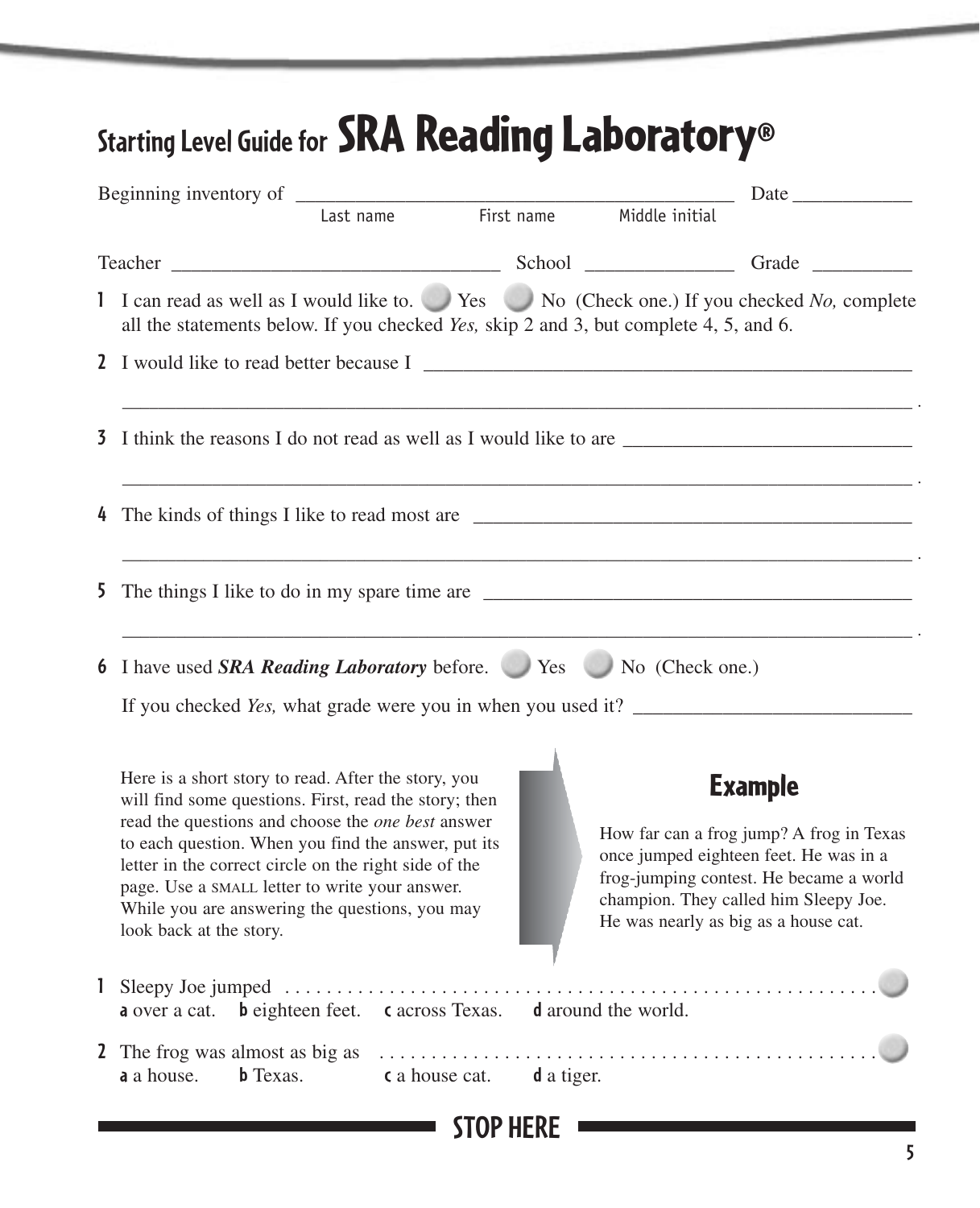# Story A

Bees talk to each other by dancing. Instead of words, they use dance steps. When a bee finds a good supply of nectar for making honey, it comes back to tell the other bees. It tells them by dancing.

If the nectar is close to the beehive, the bee dances in a circle. If it is farther away, the bee dances in a figure eight. The other bees know how far away the nectar is by the way the bee dances.

They know where the nectar is by the way the bee points when it wags its tail. The bee talks with its wings, too. They make buzzing sounds.

People have put dummy bees into hives to dance and make sounds like real bees. The real bees understood and flew to the sugar feeder that had been put out for them. By using these dummies, people have actually talked to bees.

| <b>a</b> singing. <b>b</b> dancing. <b>c</b> flying.                                                            |
|-----------------------------------------------------------------------------------------------------------------|
| <b>a</b> making honey. <b>b</b> building beenives. <b>c</b> dancing.                                            |
| <b>a</b> dances in a circle. <b>b</b> dances in a figure eight. <b>c</b> points in the direction of the nectar. |
| <b>a</b> talk to the real bees. <b>b</b> scare the real bees. <b>c</b> play a joke.                             |
| <b>a</b> Bees Use Nectar for Making Honey. <b>b</b> Bees Talk by Dancing. <b>c</b> Bees Are Dummies.            |

#### **STOP HERE**

| <b>Name</b> | Total correct, Story A |
|-------------|------------------------|
|             | Total correct, Story B |

Total Starting Level Guide score \_\_\_\_\_\_\_\_\_\_\_\_\_\_\_\_\_\_\_\_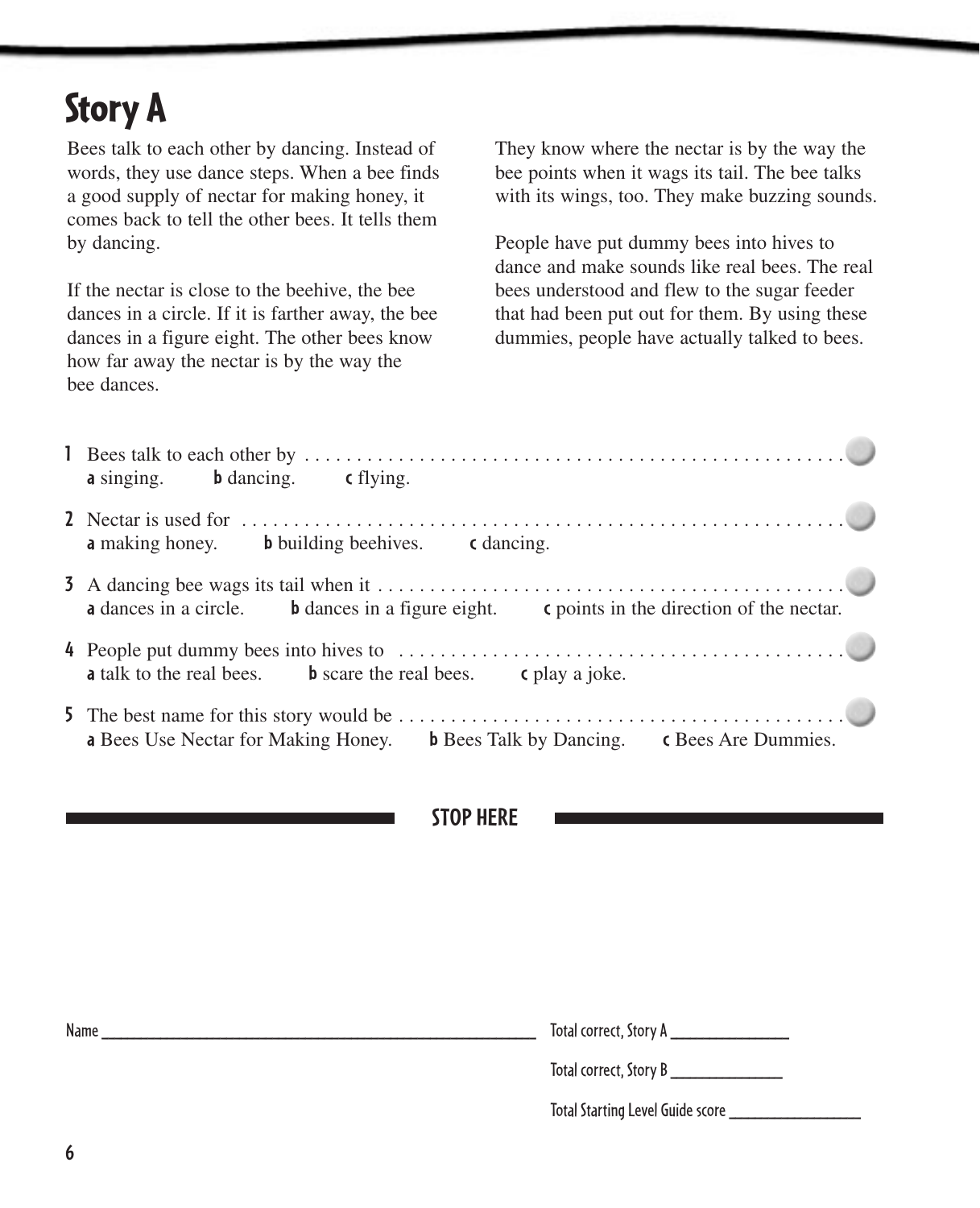### Story B

*Bionics*—what is it? A new kind of airplane? A new kind of ice cream? No . . . it's a fairly new science. The word is pronounced *by-on*´*-ics.* Bionics began around 1950. In this new science, humans are learning from animals.

Animals have many unusual abilities we do not yet understand. How can birds fly thousands of miles across land and sea and return to their same feeding grounds each year? How can a bat fly in total darkness without striking the walls of a room? And an even more puzzling question—how can it dodge the tiny wires scientists string across the room to study the remarkable radar system of this little "flying mouse"?

The sand flea, an insect no bigger than the head of a pin, finds its way by taking a bearing on the moon. It does this with a light-sensitive cell and a microscopic, computerlike brain.

A dolphin can find a fish in a completely darkened pool. Does it smell the fish? We used to think so. But bionic scientists have found that this fishlike creature projects a series of sounds from its high, melonlike forehead. When these sounds strike an object and return to the dolphin—thousands of times a second—the dolphin can tell how far away the object is. Sound waves also tell the dolphin much about the kind of object it is. Dolphins have located objects a quarter of a mile away!

What does all this mean to us? By studying bats, dolphins, and other creatures, we have found valuable clues for designing radar and sonar equipment. These two are necessary for national defense. They have also become increasingly important in our everyday lives. Because of radar, our huge jetliners can fly in almost any weather. They can land on foggy airfields the pilot can't even see. Sonar helps fishers spot schools of fish deep in the ocean and bring better seafood to our tables. Humans have designed some wonderfully complex instruments and machines, but nature is still our great teacher. Bionics is helping us learn.

|    |                                                                                          |                                                 | <b>a</b> more than a thousand years ago. <b>b</b> about two hundred years ago.                                                                                                                                                 |
|----|------------------------------------------------------------------------------------------|-------------------------------------------------|--------------------------------------------------------------------------------------------------------------------------------------------------------------------------------------------------------------------------------|
|    | $\epsilon$ around 1950.                                                                  |                                                 | $d$ around 1850.                                                                                                                                                                                                               |
|    | a learn their names.                                                                     |                                                 | 2 The story says that we are studying animals in order to $\dots \dots \dots \dots \dots \dots \dots \dots \dots$<br><b>b</b> make better pets of them.<br>c teach them to dodge wires. d learn about their unusual abilities. |
|    | a flying mouse.<br>c wire dodger.                                                        | <b>b</b> radar system.<br>d computerlike brain. |                                                                                                                                                                                                                                |
|    | <b>a</b> light-sensitive cell. <b>b</b> computerlike brain.<br>c pinhead.                | <b>d</b> Both a and <b>b</b> .                  |                                                                                                                                                                                                                                |
| 5. | <b>a</b> have watermelons in their foreheads. <b>b</b> smell fish.<br>c send out sounds. |                                                 | <b>d</b> Both <b>a</b> and <b>b</b> .                                                                                                                                                                                          |
|    |                                                                                          |                                                 |                                                                                                                                                                                                                                |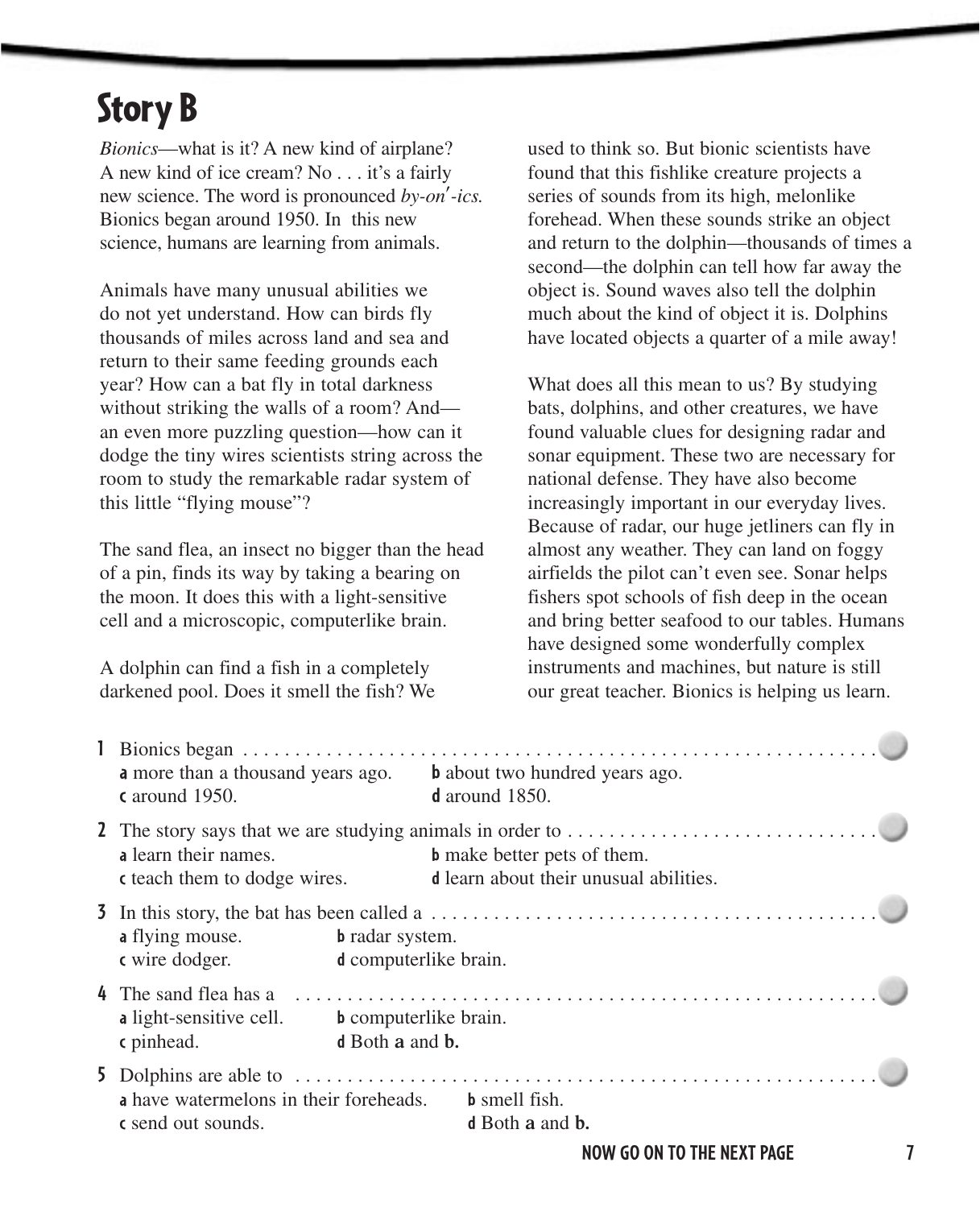|    | <b>b</b> a quarter of a mile away.<br>a ten miles away.<br>c by smelling.<br><b>d</b> several miles away.                                                                                                                      |  |                  |                                                    |                                                     |
|----|--------------------------------------------------------------------------------------------------------------------------------------------------------------------------------------------------------------------------------|--|------------------|----------------------------------------------------|-----------------------------------------------------|
|    |                                                                                                                                                                                                                                |  |                  |                                                    |                                                     |
|    | <b>a</b> was developed from the science of bionics. <b>b</b> is better than that of bats and dolphins.<br>c was developed by bats.                                                                                             |  |                  | <b>d</b> was developed by dolphins.                |                                                     |
|    | a Nature is still our great teacher.<br><b>c</b> Animals are better scientists than humans.                                                                                                                                    |  |                  | <b>b</b> Sonar helps fishers spot schools of fish. | <b>d</b> In some ways, animals are ahead of humans. |
|    |                                                                                                                                                                                                                                |  | <b>STOP HERE</b> |                                                    |                                                     |
|    |                                                                                                                                                                                                                                |  |                  |                                                    |                                                     |
|    |                                                                                                                                                                                                                                |  |                  |                                                    |                                                     |
|    | Teacher Carried Contact Contact Contact Contact Contact Contact Contact Contact Contact Contact Contact Contact Contact Contact Contact Contact Contact Contact Contact Contact Contact Contact Contact Contact Contact Contac |  |                  |                                                    |                                                     |
|    | Give your honest opinions on the questions below:                                                                                                                                                                              |  |                  |                                                    |                                                     |
|    | 1 Do you like the reading work you have been doing with <b>SRA Reading Laboratory?</b>                                                                                                                                         |  |                  |                                                    |                                                     |
|    | Yes No (Check one.)                                                                                                                                                                                                            |  |                  |                                                    |                                                     |
|    | 2 What have you learned from this work so far?                                                                                                                                                                                 |  |                  |                                                    |                                                     |
|    |                                                                                                                                                                                                                                |  |                  |                                                    |                                                     |
|    |                                                                                                                                                                                                                                |  |                  |                                                    |                                                     |
| 3. | Has your reading work helped you in doing other schoolwork? If so, how?                                                                                                                                                        |  |                  |                                                    |                                                     |
|    |                                                                                                                                                                                                                                |  |                  |                                                    |                                                     |
|    |                                                                                                                                                                                                                                |  |                  |                                                    |                                                     |
| 4  | What did you like best about your work with <b>SRA Reading Laboratory?</b>                                                                                                                                                     |  |                  |                                                    |                                                     |
|    |                                                                                                                                                                                                                                |  |                  |                                                    |                                                     |
|    |                                                                                                                                                                                                                                |  |                  |                                                    |                                                     |
|    |                                                                                                                                                                                                                                |  |                  |                                                    |                                                     |
| 5  | What particular thing did you like least about this work?                                                                                                                                                                      |  |                  |                                                    |                                                     |
|    |                                                                                                                                                                                                                                |  |                  |                                                    |                                                     |
| 6  | What suggestions can you give for making <b>SRA Reading Laboratory</b> even better?                                                                                                                                            |  |                  |                                                    |                                                     |
|    |                                                                                                                                                                                                                                |  |                  |                                                    |                                                     |

 $\_$  ,  $\_$  ,  $\_$  ,  $\_$  ,  $\_$  ,  $\_$  ,  $\_$  ,  $\_$  ,  $\_$  ,  $\_$  ,  $\_$  ,  $\_$  ,  $\_$  ,  $\_$  ,  $\_$  ,  $\_$  ,  $\_$  ,  $\_$  ,  $\_$  ,  $\_$  ,  $\_$  ,  $\_$  ,  $\_$  ,  $\_$  ,  $\_$  ,  $\_$  ,  $\_$  ,  $\_$  ,  $\_$  ,  $\_$  ,  $\_$  ,  $\_$  ,  $\_$  ,  $\_$  ,  $\_$  ,  $\_$  ,  $\_$  ,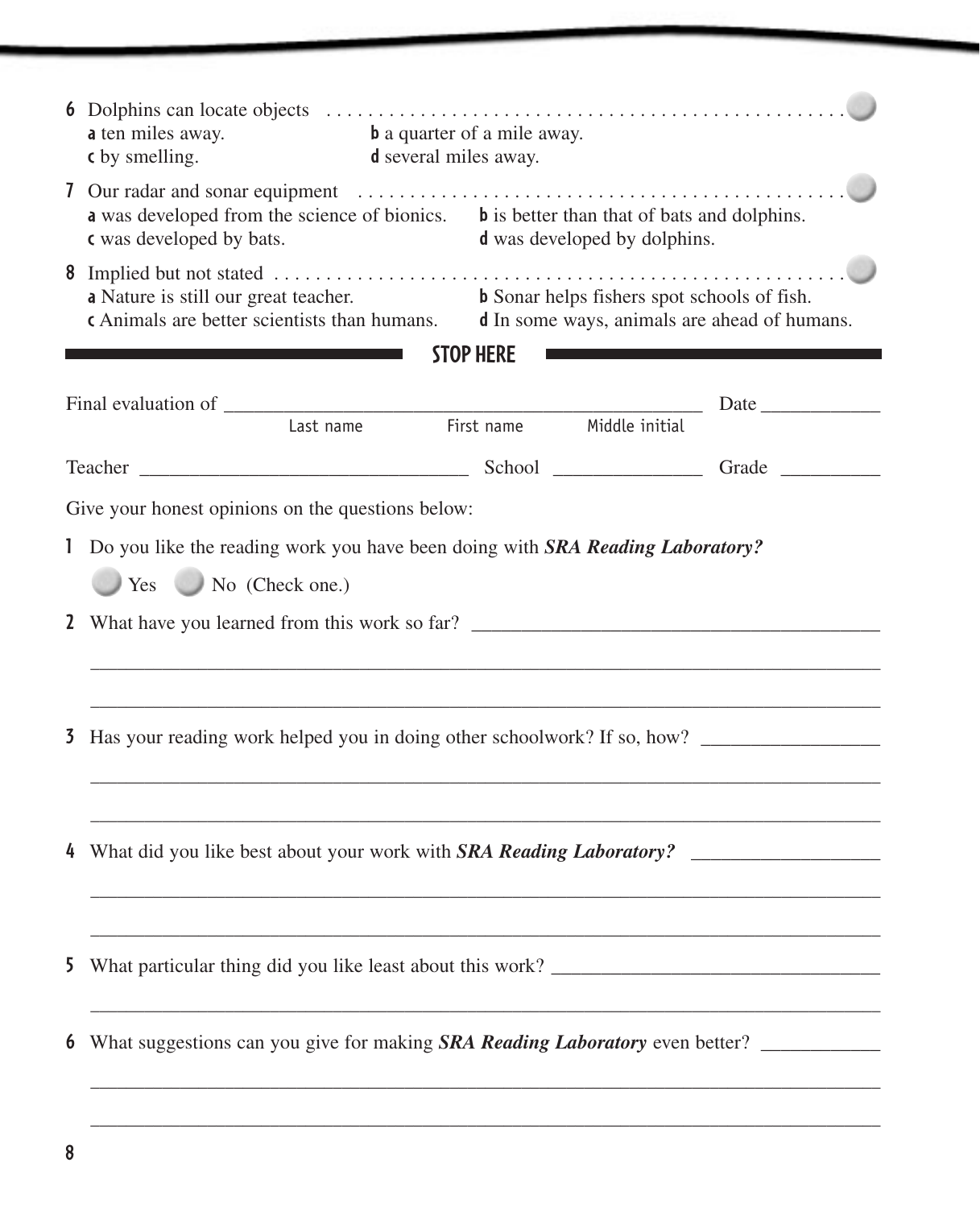# When You Study

Here are some study hints that will make you a better learner and will make learning easier and take less time. Read the hints and then put a check in the circle that best describes your study habits. What changes should you make?

### Work at the same time every day

Set a definite time each day to do your studying and keep to it. You can also set a time for fun, but don't mix them. Give fun and study your full attention—at different times.

#### Work in the same place every day

Have a place where you go just to study. Studying in the same place means fewer distractions so you can better concentrate.

#### Work at a desk or table

You need space to lay out books and papers in an orderly manner. You need a smooth, solid surface on which to work so your writing will be easy to read.

#### Work where the light is good

Either daylight or electric light is fine. Make sure it shines on your book or paper but not in your eyes.

#### Work away from noise

You can't watch TV and study—unless you have two heads. Nor can you listen to the TV or radio playing in the next room and study at the same time. Find a place that is as quiet as possible.

#### Give yourself a break

After you've worked—really worked—for about thirty minutes, get up and move around for two or three minutes. Then you can go back to work with a fresh start.

#### Use SQR every day

When you Survey and Question before you Read, you are better prepared to do your homework.

**Not very Sometimes Very often often**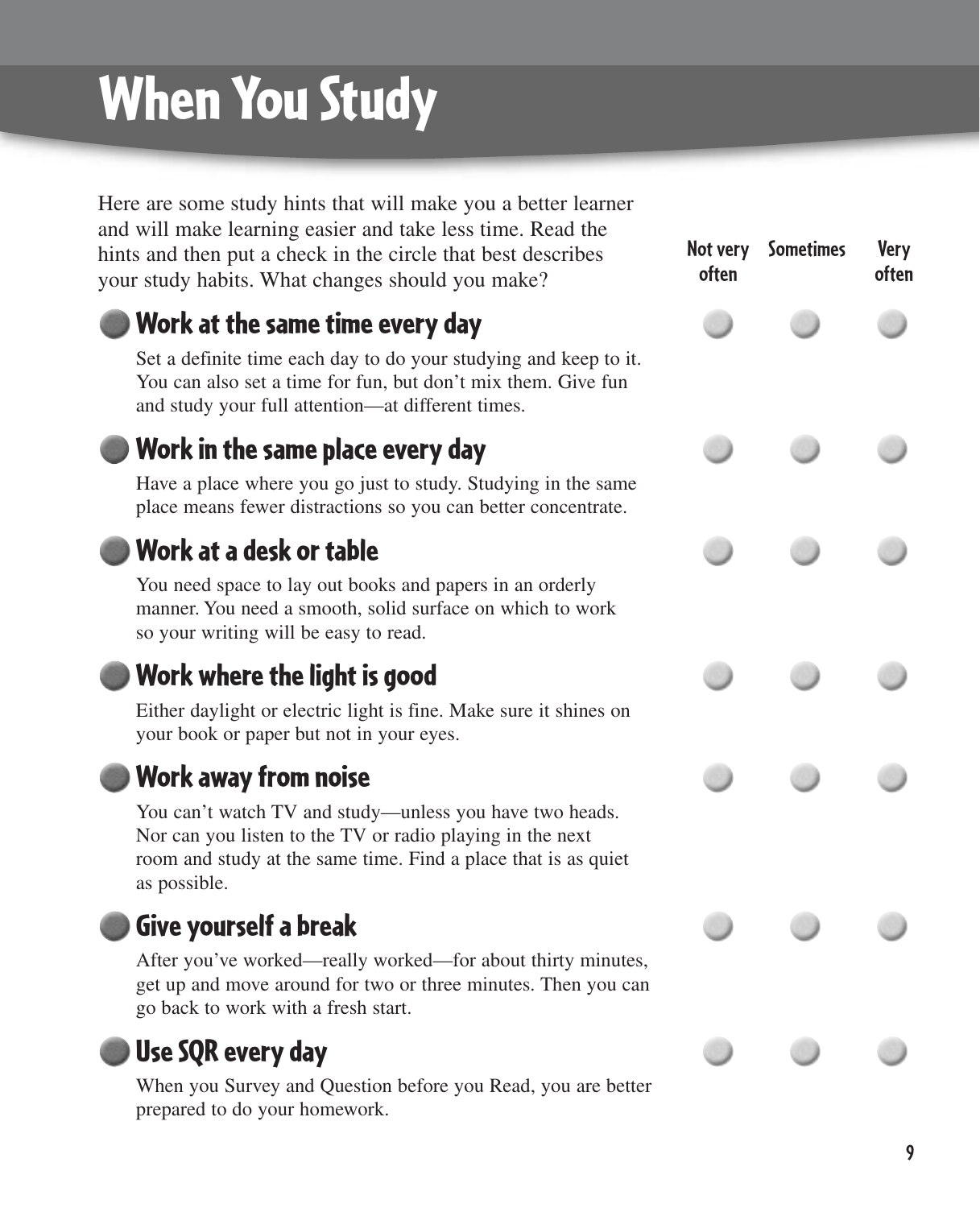# Use SQR to get the most from Power Builders–and from all your reading material



Here's where your eyes go when you survey:

**Picture** ……

# **First Sentence**

**Title**

# **Last Paragraph**

(see page 12)

This happens when you **SURVEY** the story. You may ask yourself questions such as

What is this picture all about? What is it telling me? Why did the author write this story?

And you'll think of many more questions, too. **SURVEY** and **QUESTION** take less than a minute, but every second is time well spent.

Now, you are ready to go back to the beginning of the story and **READ.** As you read along, you will begin to get the author's ideas. You will also remember things you already know. It is almost like talking back and forth with the author.

Does what the author says make sense? Is the author answering your questions?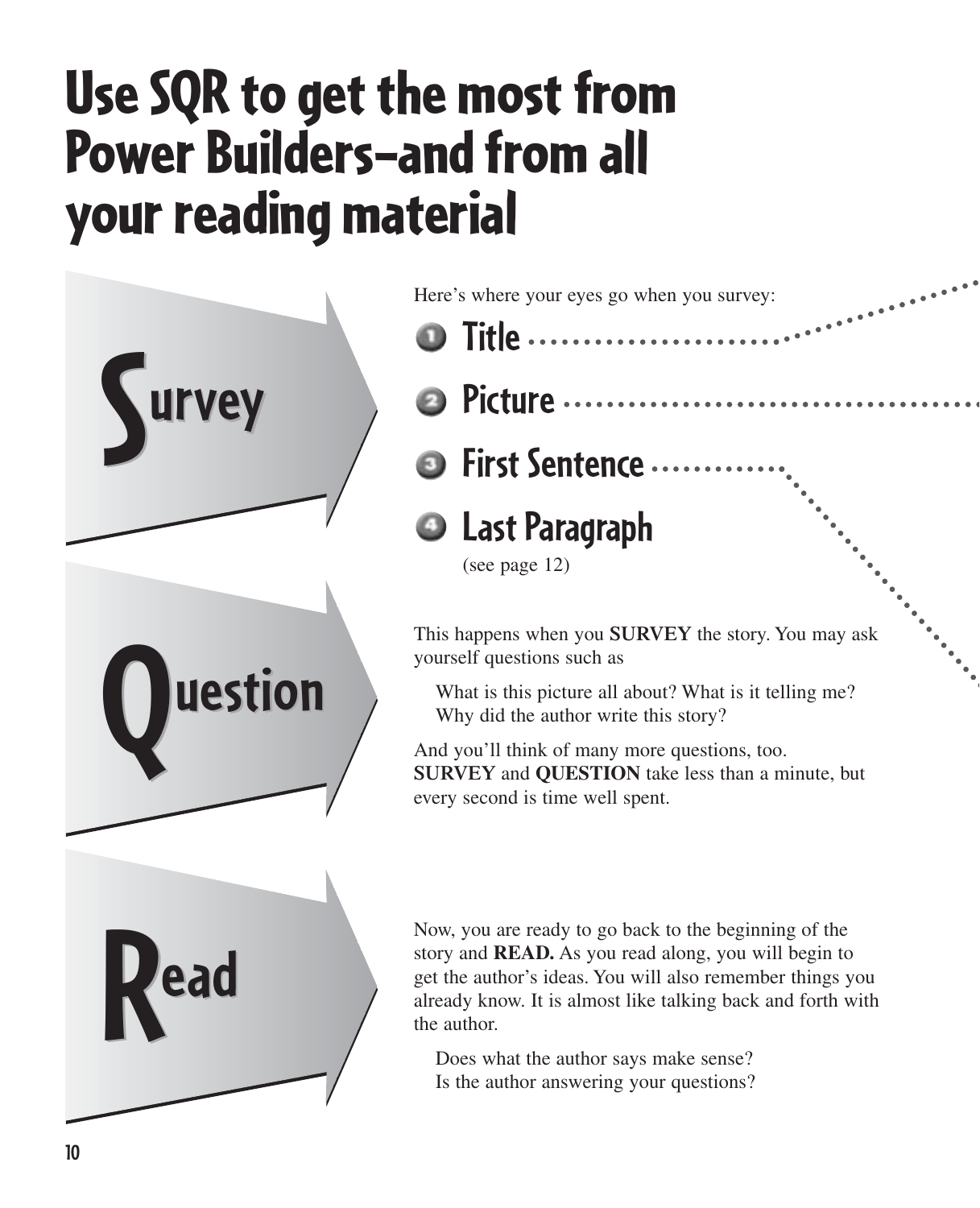**Power Builder Starter**

# Whale Hunt



<sup>1</sup> I raised my camera to shoot. And the whale dove. It was heading straight for us! Moments before, I could see its huge mouth. Now, I could see its round blowhole beneath us. What if it spouted? Suddenly, our tiny rubber boat seemed smaller than ever.

<sup>2</sup> As I looked down, the great body glided under us. It seemed as if the sea bottom was moving. That whale must have been as long as a freight car. And, in fact, it could have been. California gray whales grow up to fifteen meters (fifty feet) in length.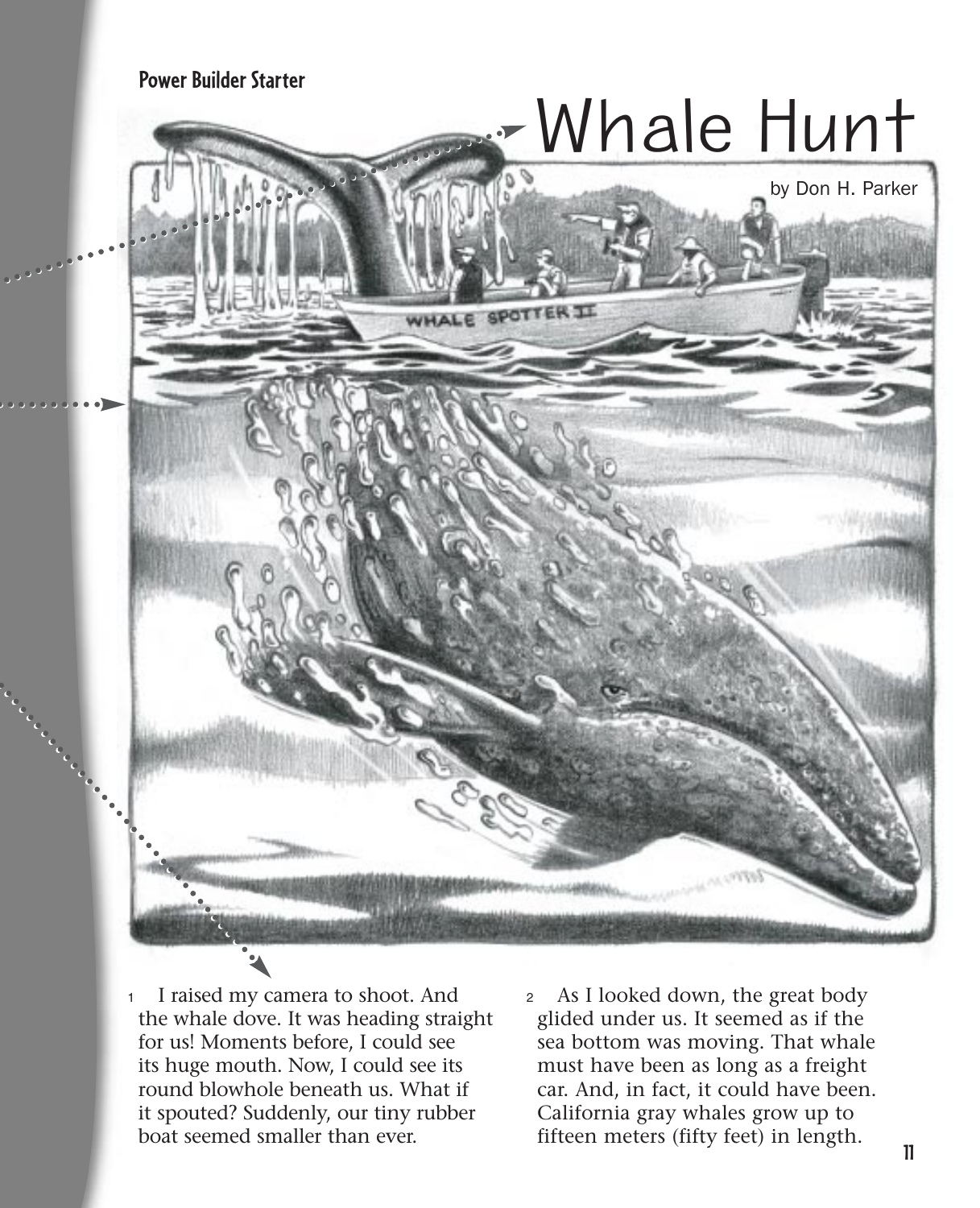- <sup>3</sup> "Please, whale, don't flip your tail just now," I could hear myself saying. And it didn't. Or I might not be telling this story.
- <sup>4</sup> The scene was just as I'd heard it would be. There were whales all around. But they didn't try to hurt us. Instead, they were playful. But it had not always been this way.
- <sup>5</sup> More than a hundred years ago, whale hunting was cruel. Hunters used a harpoon that burst like a bomb inside the whale. That kind of harpoon made killing whales easy. So of course the whales began to fear people. And the whales fought back. They would charge full speed into boats full of whale hunters. Then, hunters, harpoons, ropes, and pieces of boat would fly through the air. Mother whales with their young were the worst. They would stop at nothing to protect their babies.
- <sup>6</sup> Bomb harpoons made killing too easy. And the number of California grays dropped quickly. Before they were hunted, there had been about forty thousand of them. By 1938, there were fewer than four thousand. People began to see that the killing had to stop. Even so, it has taken more than thirty years for the herd to grow back to ten thousand.
- <sup>7</sup> Today, whale hunting is done with a camera. And that's what I was doing in Scammon's Lagoon off the coast of Mexico.
- <sup>8</sup> Every autumn, gray whales head south from the Bering Sea near the North Pole. They swim in groups of two to five. Many

come to Scammon's Lagoon, a trip of nine thousand kilometers (six thousand miles). They arrive at the end of December. And there, some of the females will have babies.

- <sup>9</sup> At birth, the gray whale is as long as a car—about 4.8 meters (sixteen feet). The young feed for three months on mothers' milk. By March, the mothers and their young start the trip north to the Bering Sea. All summer and into autumn they feed on tiny fish and plants. The young whales will eat about four hundred fifty kilograms (a thousand pounds) a day. And they gain about thirty kilograms (sixty-six pounds) every day. In eight years, the young whales will be full grown. Then they will have babies of their own.
- <sup>10</sup> Soon after my trip to Scammon's Lagoon, the whales became dangerous again. Too many boats and too many people had made them restless. So the Mexican government closed the whaling grounds to visitors.
- <sup>11</sup> But you can still see the whales as they head south to Scammon's Lagoon. Every year many children in Southern California take field trips to hunt the whales with cameras. From the decks of big fishing boats, the children take pictures of the migrating whales. And that's a lot safer than being on top of them in a tiny rubber raft!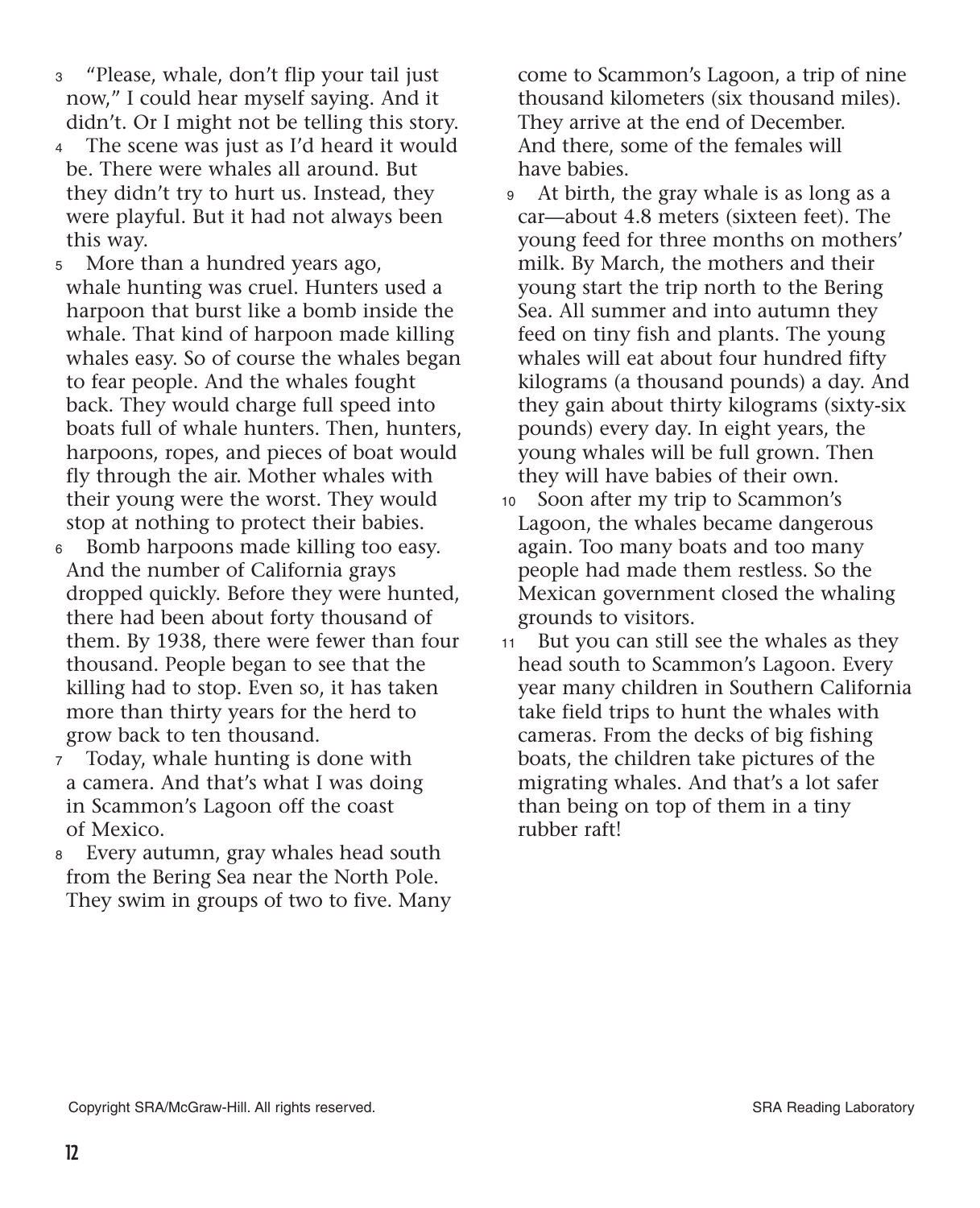### Сомравиватом

Write the letter of the phrase that best completes each sentence.

- **1** In the early part of the story, the author was worried that the whale might
	- **a** spout beneath the raft.
	- **b** flip its tail.
	- **c** Both **a** and **b**
- **2** Killing whales became too easy when hunters
	- **a** started using bomb harpoons.
	- **b** developed faster ships.
	- **c** located the whales' breeding grounds.
- **3** As a result of new ways of hunting whales,
	- **a** the number of California grays dropped.
	- **b** people saw that the killing had to stop.
	- **c** Both **a** and **b**

### LEARN ABOUT WORDS

#### VOCABULARY

**A** You can often tell the meaning of a word by reading the words around it.

Look at each number in parentheses. Find the paragraph in the story with the same number. Then find the word that fits the given meaning. Write the word.

- **1** moved slowly and easily (2)
- **2** real situation or incident (4)
- **3** spear used to hunt sea creatures (5)
- **4** group of animals of one kind that eat, live, or travel together (6)
- **5** floors of a ship (11)
- **6** moving from one area to another as seasons change (11)
- **7** boat; small platform of rubber or wood (11)
- **B** A word may have more than one meaning. Its meaning depends on the way it is used. The word *band* is an example.
- **4** Soon after the author's visit, there was trouble in Scammon's Lagoon because
	- **a** the whales started to die.
	- **b** the whales became dangerous again.
	- **c** young whales were getting lost.
- **5** The cause of the problem in Scammon's Lagoon was that there were
	- **a** too many people and boats.
	- **b** poisoned fish and plants.
	- **c** careless mother whales.
- **6** One might suppose from the story that the author
	- **a** cares a great deal about whales.
	- **b** wants to protect wild creatures.
	- **c** Both **a** and **b**

The **band** will play a march. The hat had a wide **band** around it.

Look at each number in parentheses. Find the paragraph in the story with the same number.

See how the word in **bold type** is used in the paragraph. Decide whether it has meaning **a** or **b.** Write *a* or *b.*

- **8 charge** (5)
	- **a** move at top speed
	- **b** ask payment of
- **9 head** (8)
	- **a** be at or go to the front of
	- **b** move in the direction of
- **10 grounds** (10)
	- **a** areas used for a special purpose
	- **b** reasons; bases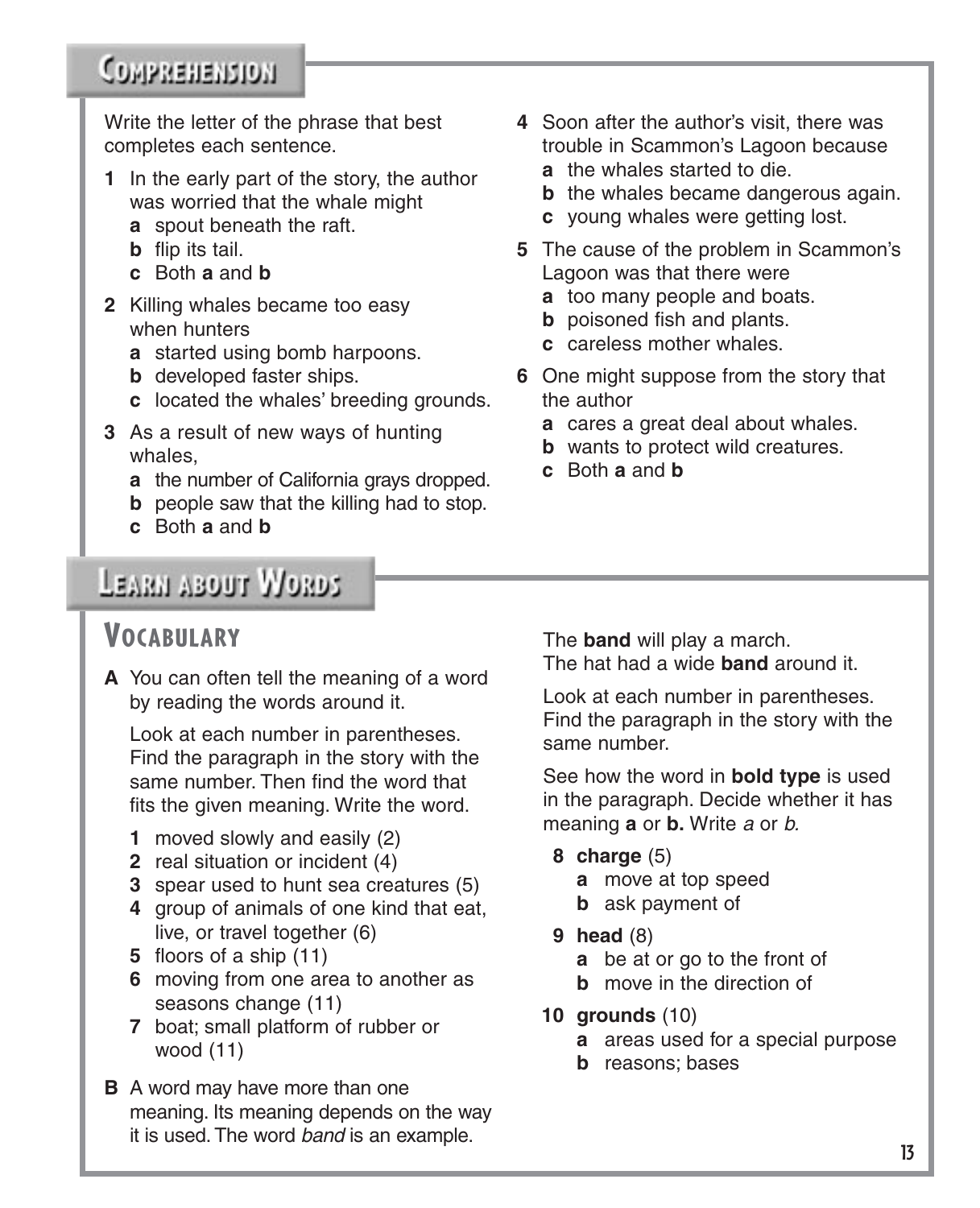### WORD STIIDY

**C** art  $+$  **ist** = artist (one who creates art) good + **ness** = goodness (state of being good)

Some nouns end in *-ist* and *-ness.* Often *-ist* means "one who," and *-ness* means "state of being." Read each word in **bold type** and the incomplete definition of it. Write the word that completes the definition.

- **11 motorist:** one who
- **12 kindness:** state of being \_\_\_
- **13 nearness:** state of being \_\_\_
- **14 harpist:** one who plays the
- **15 goodness:** state of being \_\_\_
- **16 fairness:** state of being
- **17 soloist:** one who sings or plays  $a \quad \lnot$
- **18 fierceness:** state of being
- **D** The small boat/swayed in the wind. (**S**ubject) (**P**redicate)

The baby/cried all night. (**S**ubject) (**P**redicate)

Diane and Ann/walked to the park. (**S**ubject) (**P**redicate)

Each of the sentences above has a subject and a predicate. Read the sentences below and notice the words in **bold type.** If those words are the subject of the sentence, write *S.* If they are the predicate, write *P.*

- **19** Mother **drove to the library.**
- **20** A plane **flew over our house.**
- **21 The play** was very exciting.
- **22** This cake **tastes good.**
- **23 Ann's cat** jumped on the ball.
- **24** Mary **is climbing the apple tree.**
- **25 Grandmother and Grandfather** took us to the circus.
- **26** David **drew that lovely picture.**
- **E** Some words have different meanings even though they are spelled alike and sound alike. Such words have separate entries in the dictionary. For example:
	- **bill<sup>1</sup>** account of money due<br>**bill<sup>2</sup>** mouth of a bird: beak mouth of a bird; beak

**temple<sup>1</sup>** building used for worship **temple<sup>2</sup>** flattened part on either side of the forehead

- **pupil<sup>1</sup>** a person who is learning in school
- **pupil<sup>2</sup>** the opening in the center of the iris of the eye

Read the sentences below and notice the words in **bold type.** Find the entry above that tells how the word is being used in each sentence. Write *1* or *2.*

- **27** Jane's **pupils** grew tiny in the bright light.
- **28** In Greece, we saw an ancient **temple** of Diana.
- **29** Each **pupil** was given a place to study.
- **30** A wren pecked at the biscuit with its **bill.**
- **31** Ann was hit in the **temple** while playing hockey.
- **32** Dad's **bill** at the men's shop was huge.
- **33** The parrot had a long, curved **bill.**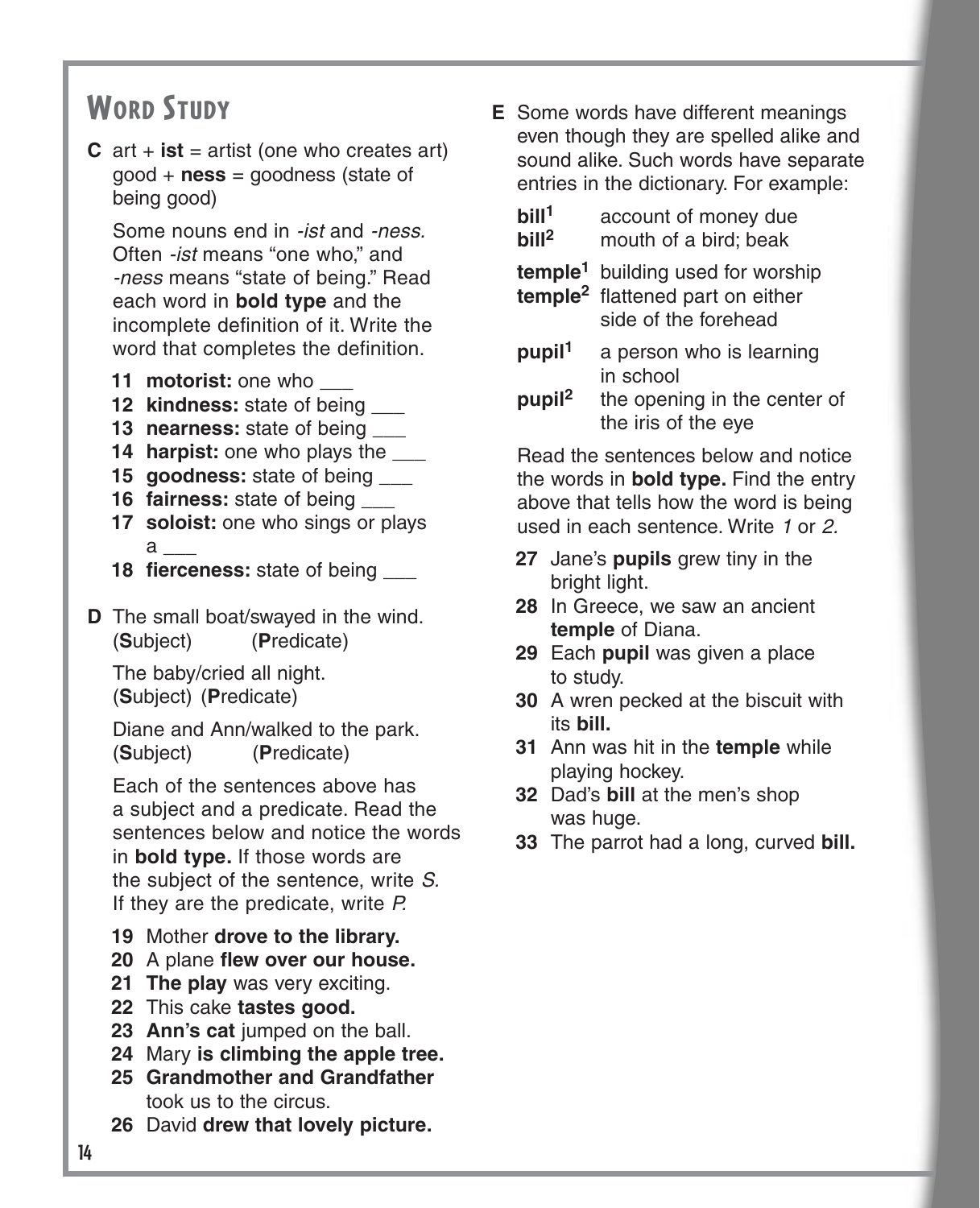### **Po wer Builder Starter Record Page**

- Date (month/day) <u>\_\_\_\_\_\_\_\_\_\_\_\_\_\_\_\_</u> **Po wer Builder color**
- **Po wer Builder number Starting time**
- **Finishing time Comprehension**

| 1<br>$\frac{1}{2}$ and $\frac{1}{2}$ and $\frac{1}{2}$ |  | $6 \underline{\hspace{1cm}}$  |
|--------------------------------------------------------|--|-------------------------------|
| $2 \overline{\phantom{a} \phantom{a} \phantom{a}}$     |  | $7 \underline{\hspace{1cm}}$  |
|                                                        |  | $8 \underline{\hspace{1cm}}$  |
| $4 \overline{\phantom{1}}$                             |  | $9 \overline{\qquad \qquad }$ |
| $5$ 0 $-$ 10 $-$                                       |  |                               |
|                                                        |  |                               |
|                                                        |  |                               |
|                                                        |  |                               |
| Learn about Words                                      |  |                               |
|                                                        |  |                               |

| <u>1 _____________________</u> |  |  |
|--------------------------------|--|--|
| $2 \overline{\phantom{a}}$     |  |  |
|                                |  |  |
| $4 \overline{\phantom{a}}$     |  |  |
|                                |  |  |
| $6 \underline{\hspace{1cm}}$   |  |  |

| $8 \underline{\hspace{1cm}}$   |
|--------------------------------|
| $9 \underline{\hspace{1.5cm}}$ |
| $10$ $\qquad \qquad$           |
| $\mathbb{I}$                   |
| $\frac{12}{2}$                 |
|                                |
|                                |
|                                |
|                                |
| $\frac{17}{2}$                 |
|                                |
|                                |
|                                |
|                                |
| 22                             |
|                                |
|                                |
| 25                             |
|                                |
|                                |
|                                |
| $29 \overline{\qquad \qquad }$ |
| $30$                           |

|                    |      | $31$ $\overline{\phantom{a}}$   |                                                                                                                                                                                                                                                                                                                                                                                                                                                                                                                                                                                                           |
|--------------------|------|---------------------------------|-----------------------------------------------------------------------------------------------------------------------------------------------------------------------------------------------------------------------------------------------------------------------------------------------------------------------------------------------------------------------------------------------------------------------------------------------------------------------------------------------------------------------------------------------------------------------------------------------------------|
|                    |      |                                 | $32$ $\overline{\phantom{a}}$                                                                                                                                                                                                                                                                                                                                                                                                                                                                                                                                                                             |
|                    |      |                                 | $\begin{array}{c}\n 33 \quad \textcolor{red}{\overline{\qquad \qquad }} \textcolor{red}{\overline{\qquad \qquad }} \textcolor{red}{\overline{\qquad \qquad }} \textcolor{red}{\overline{\qquad \qquad }} \textcolor{red}{\overline{\qquad \qquad }} \textcolor{red}{\overline{\qquad \qquad }} \textcolor{red}{\overline{\qquad \qquad }} \textcolor{red}{\overline{\qquad \qquad }} \textcolor{red}{\overline{\qquad \qquad }} \textcolor{red}{\overline{\qquad \qquad }} \textcolor{red}{\overline{\qquad \qquad }} \textcolor{red}{\overline{\qquad \qquad }} \textcolor{red}{\overline{\qquad \qquad$ |
|                    |      |                                 |                                                                                                                                                                                                                                                                                                                                                                                                                                                                                                                                                                                                           |
|                    |      |                                 |                                                                                                                                                                                                                                                                                                                                                                                                                                                                                                                                                                                                           |
|                    |      |                                 |                                                                                                                                                                                                                                                                                                                                                                                                                                                                                                                                                                                                           |
| <b>Builder was</b> |      | I believe my work on this Power |                                                                                                                                                                                                                                                                                                                                                                                                                                                                                                                                                                                                           |
| poor               | fair |                                 | good excellent                                                                                                                                                                                                                                                                                                                                                                                                                                                                                                                                                                                            |
|                    |      | I could do better next time by  |                                                                                                                                                                                                                                                                                                                                                                                                                                                                                                                                                                                                           |
|                    |      |                                 |                                                                                                                                                                                                                                                                                                                                                                                                                                                                                                                                                                                                           |
|                    |      |                                 |                                                                                                                                                                                                                                                                                                                                                                                                                                                                                                                                                                                                           |
|                    |      |                                 |                                                                                                                                                                                                                                                                                                                                                                                                                                                                                                                                                                                                           |
|                    |      |                                 |                                                                                                                                                                                                                                                                                                                                                                                                                                                                                                                                                                                                           |
|                    |      |                                 |                                                                                                                                                                                                                                                                                                                                                                                                                                                                                                                                                                                                           |
|                    |      |                                 |                                                                                                                                                                                                                                                                                                                                                                                                                                                                                                                                                                                                           |
|                    |      |                                 |                                                                                                                                                                                                                                                                                                                                                                                                                                                                                                                                                                                                           |
|                    |      |                                 |                                                                                                                                                                                                                                                                                                                                                                                                                                                                                                                                                                                                           |
|                    |      |                                 |                                                                                                                                                                                                                                                                                                                                                                                                                                                                                                                                                                                                           |
|                    |      |                                 |                                                                                                                                                                                                                                                                                                                                                                                                                                                                                                                                                                                                           |
|                    |      |                                 |                                                                                                                                                                                                                                                                                                                                                                                                                                                                                                                                                                                                           |
|                    |      |                                 |                                                                                                                                                                                                                                                                                                                                                                                                                                                                                                                                                                                                           |
|                    |      |                                 |                                                                                                                                                                                                                                                                                                                                                                                                                                                                                                                                                                                                           |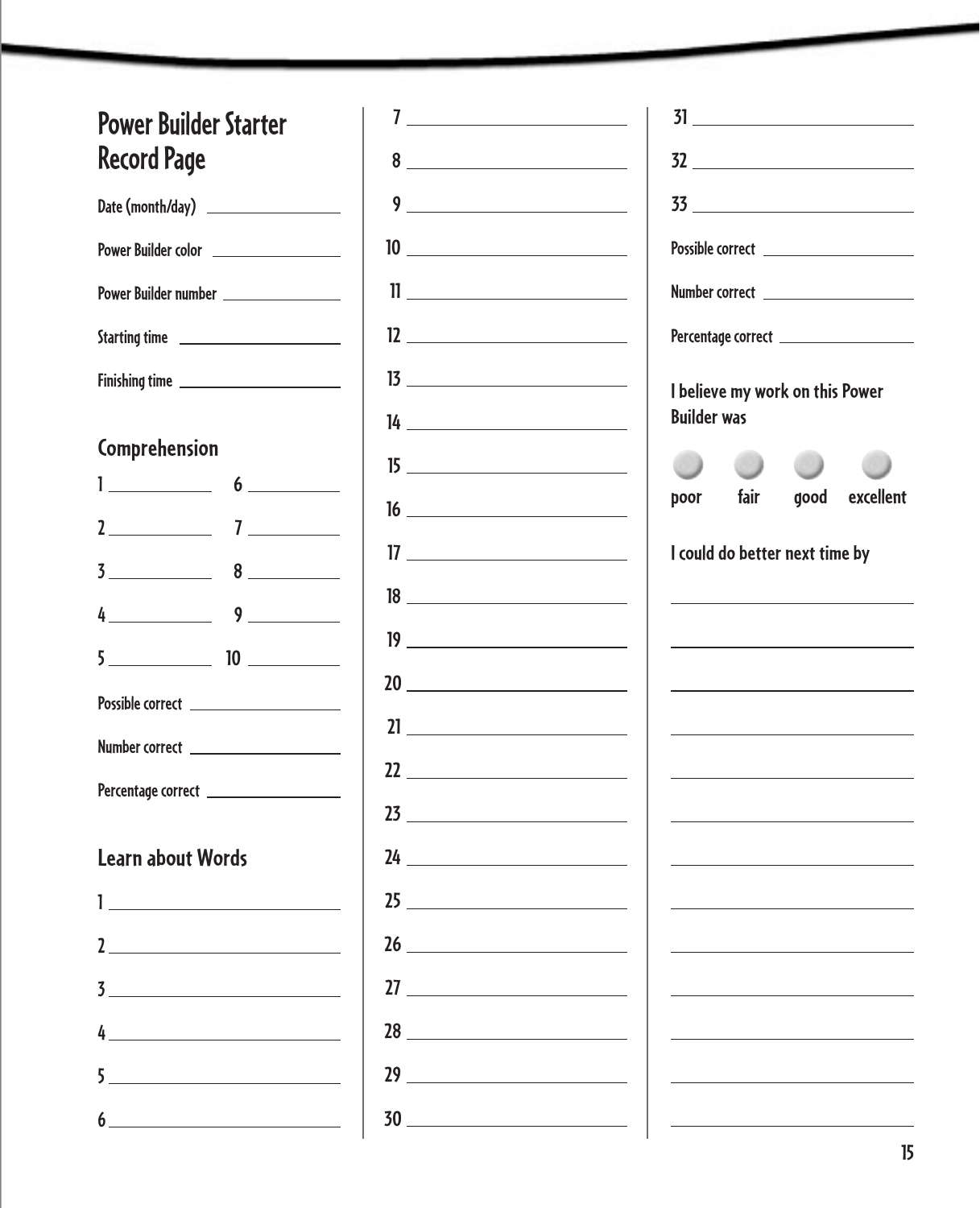| Sample Power Builder<br><b>Record Page</b>                                                        |
|---------------------------------------------------------------------------------------------------|
| Date (month/day) $\begin{array}{c} \begin{array}{c} \end{array} \mathcal{S} \end{array}$ e.pt. 18 |
| Power Builder color <b>Parple</b>                                                                 |
| - 2<br>Power Builder number                                                                       |
| 10:15<br>Starting time                                                                            |
| ئ∶ 0'<br>Finishing time                                                                           |
| Comprehension                                                                                     |
| Ī.<br>$6-$                                                                                        |
| $\overline{2}$                                                                                    |
| 8                                                                                                 |
|                                                                                                   |
| 10                                                                                                |
| Possible correct                                                                                  |
|                                                                                                   |
| Number correct                                                                                    |
| Percentage correct                                                                                |
| Learn about Words<br>aluable<br>$\overline{2}$<br>5                                               |
|                                                                                                   |

 $m$ uffled **789** s *Slipped* hieves  $\boldsymbol{q}$  $44$ 920 **10** wish **11**  $w$  i  $pe$ **12**  $which$ **13**  $whose$ **14** winter **15** white **16** won **17 18** *Wistled whistled* **19 20 21 22 23 24 25 26** es **27** N N **28 29** es **30**

yes **31** 'es **32** 'es **33** 33 **Po ssible correct** 29 **Number correct** 88 **Percentage correct I believe my work on this Power Builder was poor fair good excellent I could do better next time by** ding the rec Stoi more Sloulv anc reading directions more Car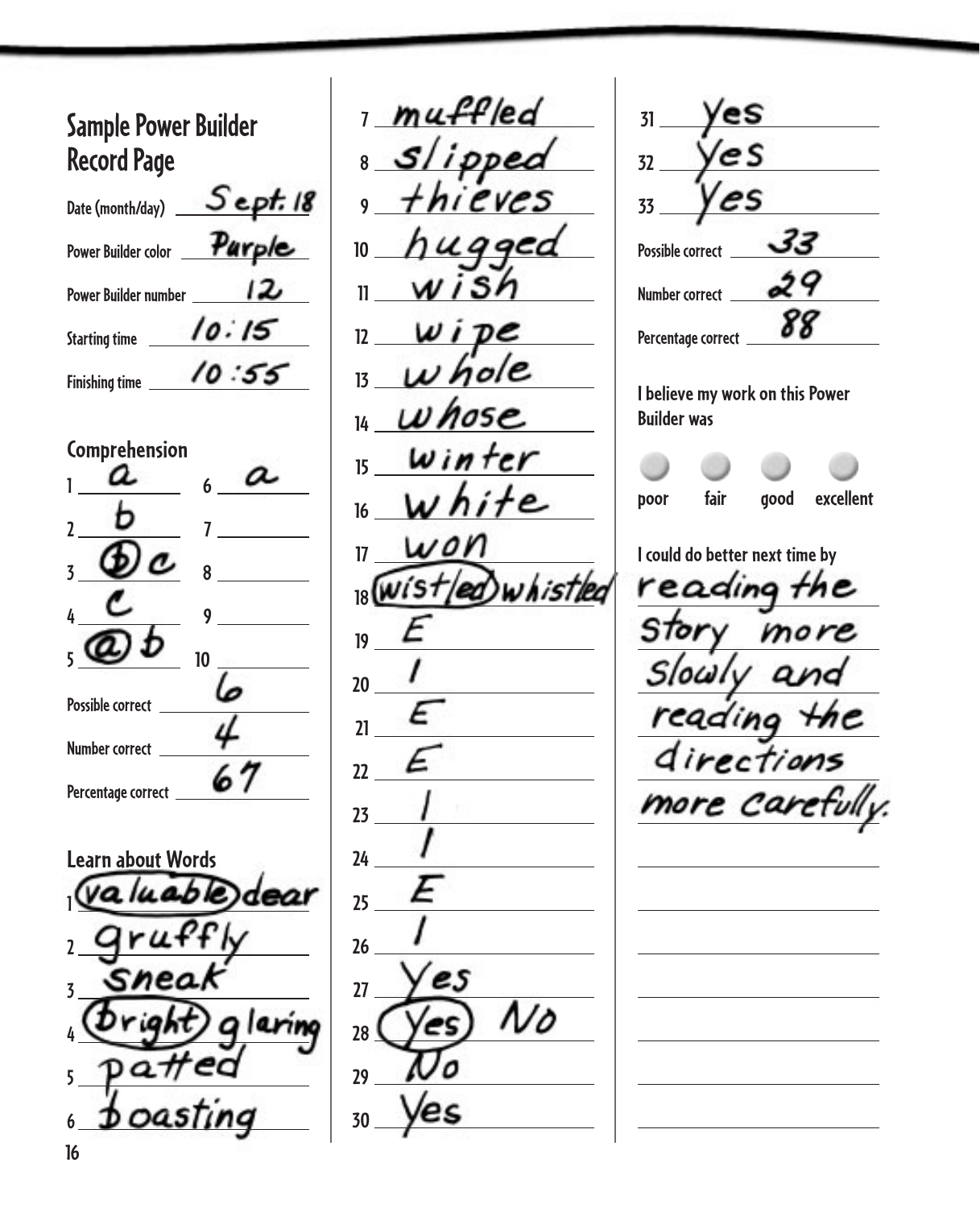# Hints about Comprehension Checks

The comprehension checks ("Comprehension") that follow the *Power Builder* selections are an important part of your *Reading Laboratory* work. Their purpose is to help you increase your reading-thinking skills. There are three things to watch for when doing comprehension checks.

Pay special attention to the words that begin each question. They will give you very useful clues. They will tell you what kinds of reading-thinking skills you will need to use.

For example: "The main idea of this story is" tells you to think about the story as a whole, not about small, unimportant facts.

"The problem in this story is" tells you to remember what difficulty or puzzle someone was faced with.

"The second thing that happened was" tells you to remember the order in which things happened.

**2** Don't jump to conclusions. Read *all* the possible responses and then choose the best answer. Be especially careful when one of the possible responses is "Poth a and h" or "Neither a por h" the possible responses is "Both **a** and **b**" or "Neither **a** nor **b.**"

For example:

- Dogs can **a** bite.
- **b** bark.
- **c** Both **a** and **b**

Response **a** is right, and **b** is right, too. But "Both **a** and **b**" is the *best* answer. (Careful—it is not *always* the right answer.)

3 Watch out for words like *always, never, all,* and *none*. A statement may be true sometimes, but not always. For example:

- All cats are
- **a** pets.
- **b** mothers.
- **c** animals.

*Some* cats are pets, and female cats *sometimes* are mothers. However, the only true statement about *all* cats is that they are animals.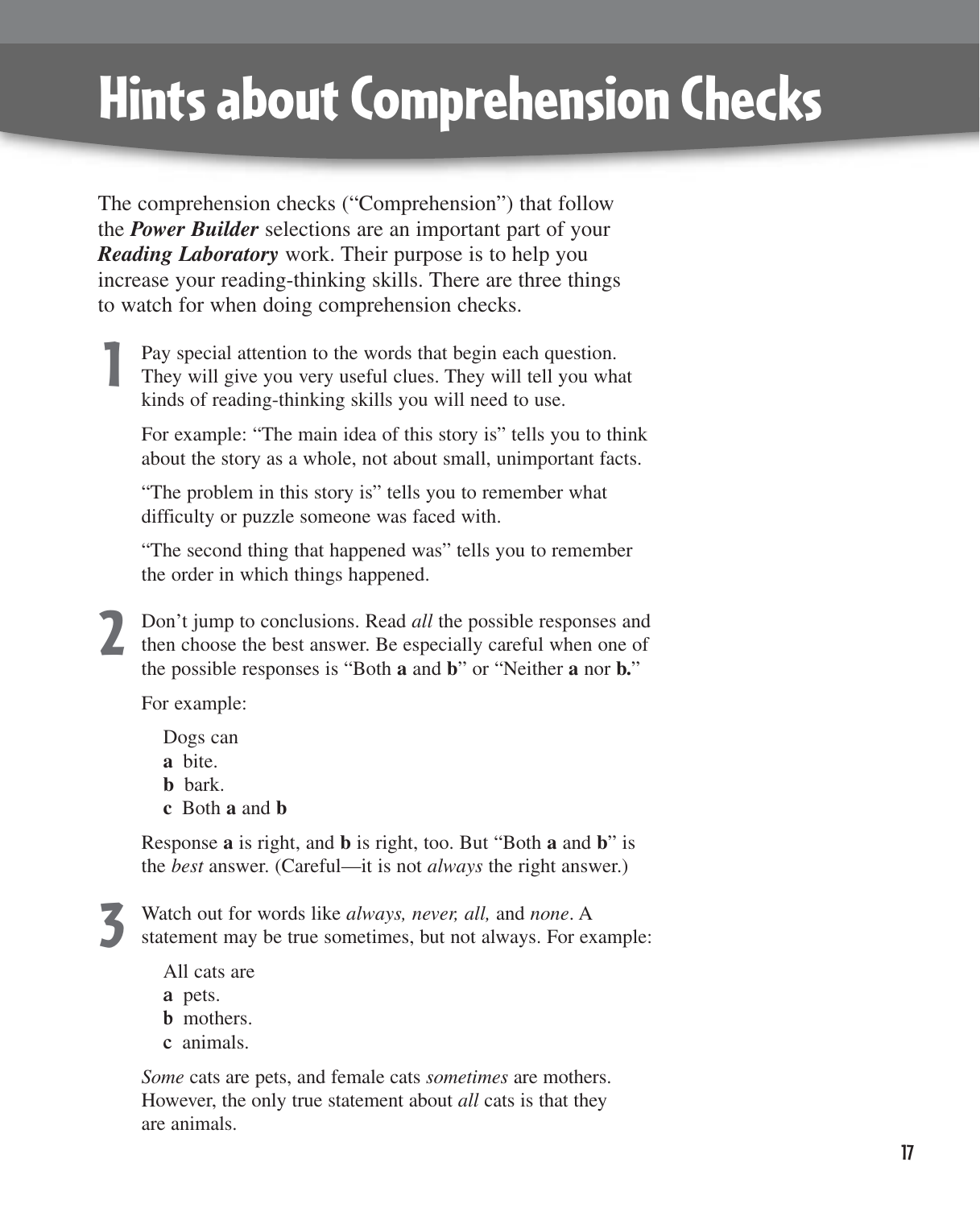# Learn from Your Mistakes

Mistakes can be *helpful*—when you learn from them. When you learn new things, you are bound to make some mistakes. The idea is to keep from making the same mistake over and over again. How do you avoid this? You *learn* from the mistake. You take a good look at what you did wrong and think about what you did to make the mistake.

Each time you finish comparing your work with a Key, go back and look at the mistakes you've circled. Reread the part of the selection that gives the correct answer. When you've found the correct answer, try to find out why you made the mistake and how you can improve next time. Ask yourself these questions:

Did I read the selection so fast that I did not really understand it?

Did I read the comprehension checks  $\blacksquare$  too rapidly?

Did I jump to conclusions before thinking through all the facts given?

Did I use what I already know to work out the *best* answer?

5 Did I consider *all* possible answers before choosing the *best* answer?

Mistakes are not always bad! They're bad only when you don't take the time to learn from them.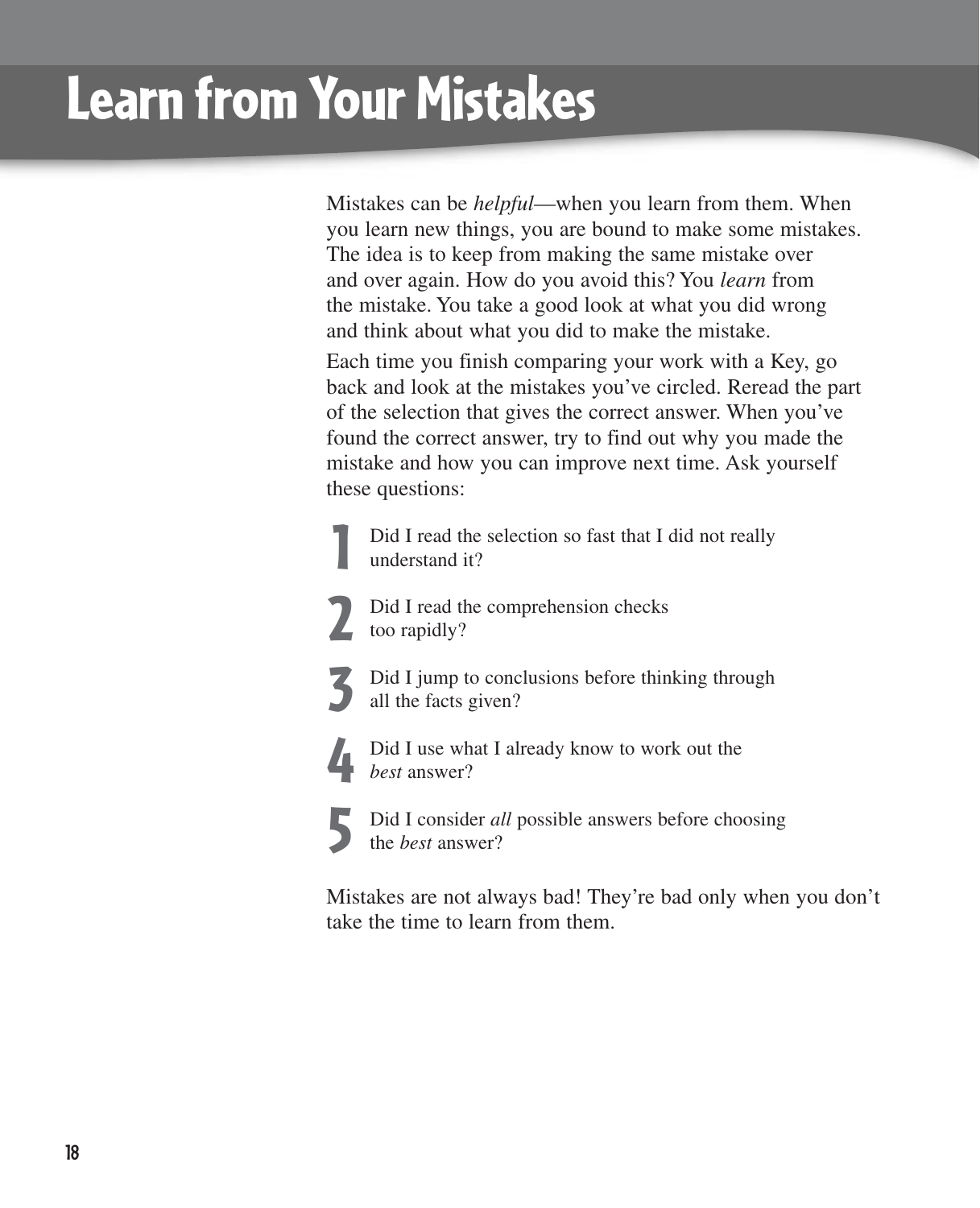# More about SQR



By now you have used SQR on several *Power Builders.* Maybe you've tried it on other kinds of reading materials, too. You'll remember that your eyes go to four places when you . . .



As you **SURVEY,** questions keep coming up in your mind. You're asking questions you hope the writer of the story will answer. You're getting ready to . . .



Good readers **READ** to find out new things. They compare what they already know with what they are reading.

Good readers change their reading speed. They move fast when the going is easy. They slow down when the going is tough—when the words are hard or the ideas are new.

# Skimming

Watch a honeybee skimming along just barely touching the tops of the flowers. Watch how it stops when it has found what it's looking for. Then it goes skimming off to find more flowers.

Skimming is a kind of reading, too. When you skim, you are looking for something—just as the honeybee is. Maybe you're looking for a name in the telephone book. Maybe you're

looking through your history book for the date of a certain battle. Maybe you're looking for a paragraph you want to reread. When you skim, your eyes move swiftly along the words until you find a key word or group of words. This may be the information you want, or it may be the signal to stop and read carefully what follows. Skimming does not take the place of regular reading. It is a special kind of reading for special uses.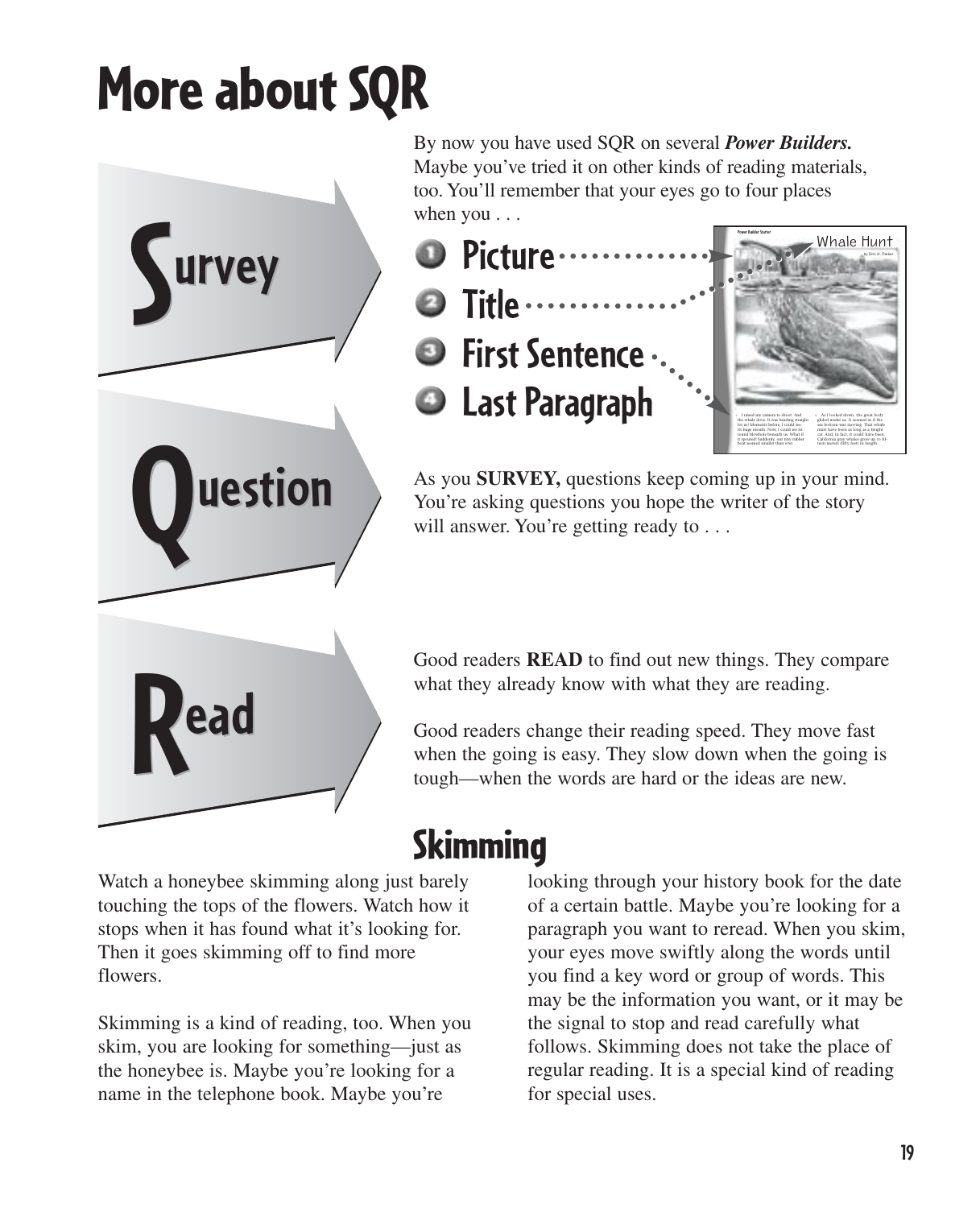# Using SQR with Your Textbooks

When you are reading textbooks or other nonfiction reading materials, SQR becomes a vital tool. You'll recognize these steps as very much like the ones you have been using in your work on *Power Builders:*



Look over the chapter or section assigned. Quickly leaf through the pages from beginning to end.

- Read section titles.
- Look at pictures and read the words under them.
- Read the last paragraph of a chapter or section.



While you are surveying, try turning the section titles around to make **QUESTIONS.** For example, "Products of Brazil" might become "What are the products of Brazil?" You can think of many such questions as you leaf through the pages.

Now you are ready to **READ.** Look for answers to your questions. You may already know something about the subject matter. Compare what you know with what you are reading.

# Reading with a Purpose

Reading is a skill and, like every skill, it improves with practice. As you read more, you will learn to read faster. When you read faster, you'll be able to read more. Sometimes, of course, you will not *want* to read fast. When you are reading something that is hard, you will slow down so that you can better

understand the material. When you are reading poetry or fiction, you will probably want to read it slowly in order to enjoy it more. You probably won't use SQR on poetry or fiction, however, unless you are studying it. Change your reading speed and your reading technique to suit your reading purpose.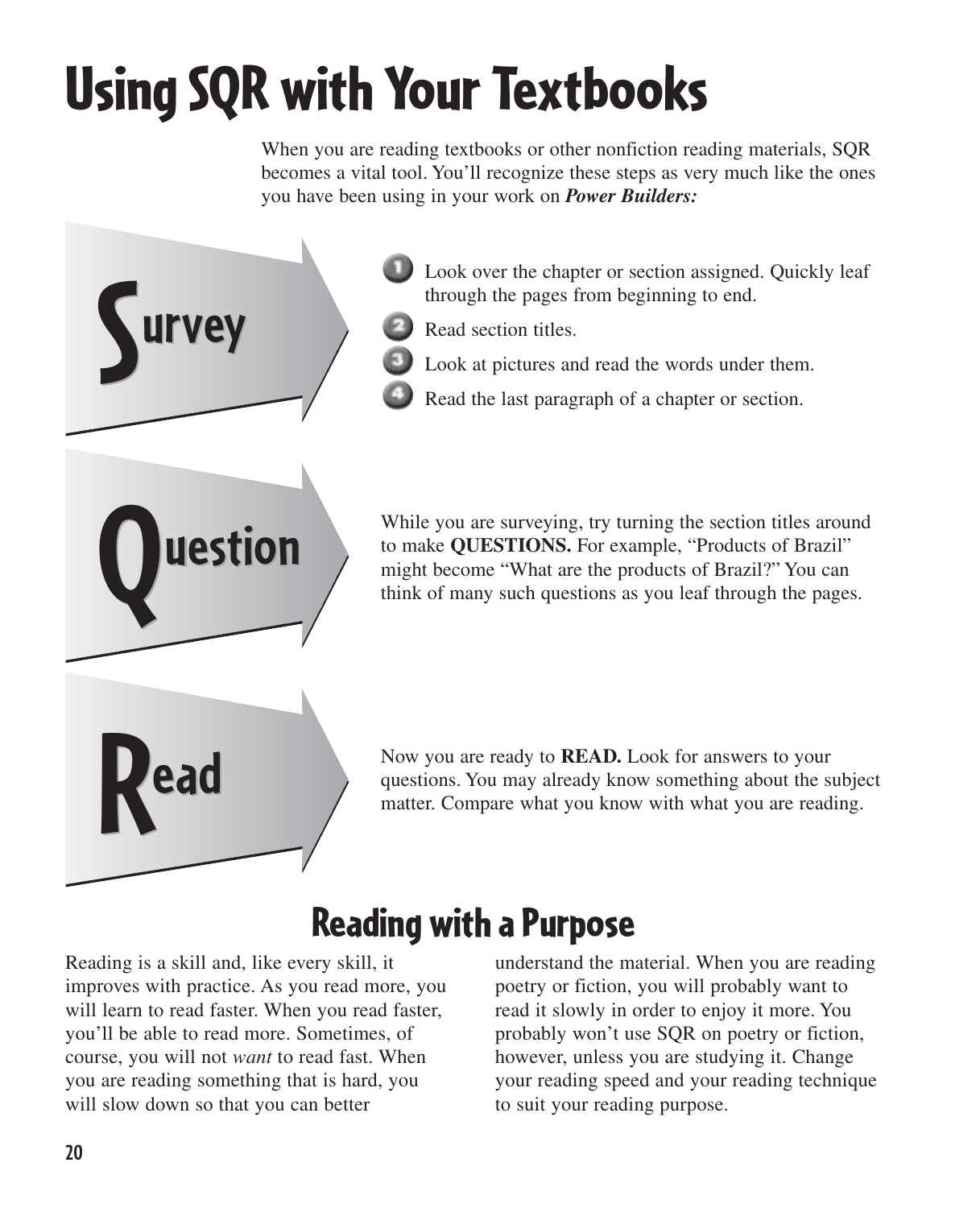# Power Builder Checklist

This checklist will serve as a guide when you do your first few *Power Builders.* Simply make a check after each step as you do it. When you have done several *Power Builders,* you won't need this list. You will remember to do each step at the right time.

#### **Do What? Done?**

| 1.  | Turn to Power Builder Record Page, starting            |  |  |
|-----|--------------------------------------------------------|--|--|
| 2.  | Record date and <i>Power Builder</i> color and number. |  |  |
| 5.  |                                                        |  |  |
| 4.  |                                                        |  |  |
| 5.  |                                                        |  |  |
| 6.  |                                                        |  |  |
| 7.  |                                                        |  |  |
| 8.  |                                                        |  |  |
| 9.  |                                                        |  |  |
|     | <b>10.</b> Use Conversion Table on page 76 to find     |  |  |
|     |                                                        |  |  |
|     | <b>12.</b> Graph percentage on Power Builder Progress  |  |  |
| 13. |                                                        |  |  |

Now, if necessary, go on to complete any *Skill Builders* after finishing your *Power Builder* lesson. Check your answers with the *Skill Builder Key Cards.* Record your scores on pages 70–75 of the *Student Record Book.*

Then complete the next *Rate Builder.* Check your answers with the *Key Card.* Record your answers and your scores on pages 62–68 of the *Student Record Book.* Finally, chart your score on the Rate Builder Progress Chart on page 69.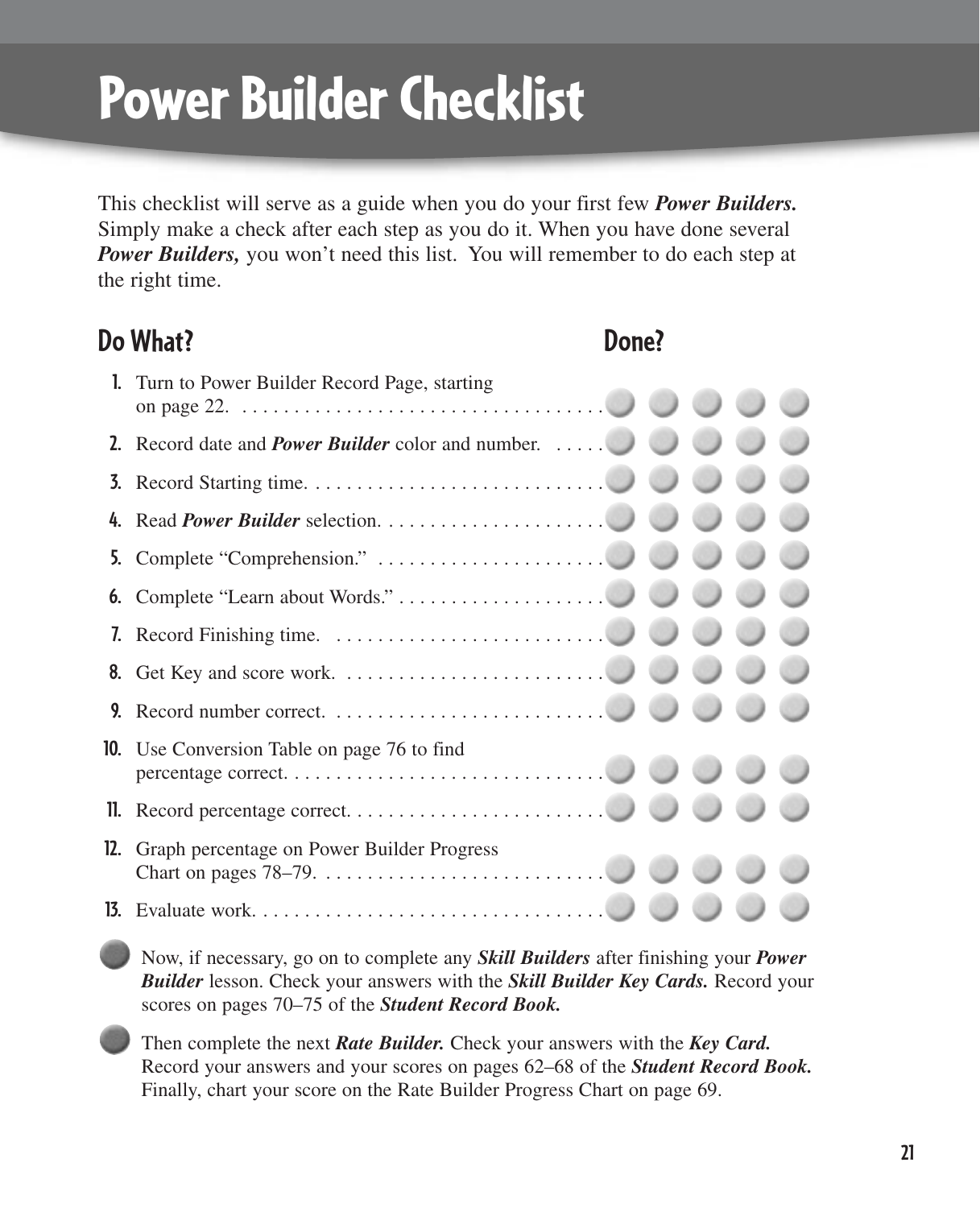### **Po wer Builder Record Page** Date (month/day) <u>\_\_\_\_\_\_\_\_\_\_\_\_\_\_\_\_\_\_</u> **Po wer Builder color Po wer Builder number Starting time Finishing time Comprehension**  $1 \longrightarrow 6 \longrightarrow$ **6789 12345**  $2 \sim 7$  $3 \sim 8 \sim$  $4 \sim 9 \sim$ **10Po ssible correct Number correct Percentage correct Learn about Words** 1 <u>- Alexander State (1980)</u> **123456**  $2 \overline{\phantom{a}}$  $\overline{3}$  $\frac{1}{2}$  $\begin{tabular}{c} 5 \end{tabular}$  $\epsilon$

| $7 \underline{\hspace{2cm}}$                                   |
|----------------------------------------------------------------|
|                                                                |
| $9 \overline{\phantom{a} \phantom{a} \phantom{a} \phantom{a}}$ |
|                                                                |
| $\mathbb{I}$ $\overline{\phantom{a}}$                          |
|                                                                |
|                                                                |
|                                                                |
|                                                                |
|                                                                |
| $\frac{17}{2}$                                                 |
|                                                                |
|                                                                |
|                                                                |
|                                                                |
|                                                                |
|                                                                |
|                                                                |
|                                                                |
|                                                                |
|                                                                |
| 27 $\overline{\phantom{a}}$                                    |
|                                                                |
|                                                                |
| $30 \qquad \qquad \overbrace{\qquad \qquad }$                  |

| $\begin{array}{c}\n31 \quad \text{---} \\ \hline\n\end{array}$ |        |                                 |                                                                                                                                                                                                                                                                                                                                                                                     |
|----------------------------------------------------------------|--------|---------------------------------|-------------------------------------------------------------------------------------------------------------------------------------------------------------------------------------------------------------------------------------------------------------------------------------------------------------------------------------------------------------------------------------|
|                                                                |        |                                 | $\begin{array}{c}\n 32 \end{array}$                                                                                                                                                                                                                                                                                                                                                 |
|                                                                |        |                                 | $\frac{33}{256}$                                                                                                                                                                                                                                                                                                                                                                    |
|                                                                |        |                                 |                                                                                                                                                                                                                                                                                                                                                                                     |
|                                                                |        |                                 | Number correct _____________________                                                                                                                                                                                                                                                                                                                                                |
|                                                                |        |                                 |                                                                                                                                                                                                                                                                                                                                                                                     |
| <b>Builder was</b>                                             |        | I believe my work on this Power |                                                                                                                                                                                                                                                                                                                                                                                     |
|                                                                | $\Box$ |                                 |                                                                                                                                                                                                                                                                                                                                                                                     |
| poor                                                           |        | fair good excellent             |                                                                                                                                                                                                                                                                                                                                                                                     |
|                                                                |        | I could do better next time by  |                                                                                                                                                                                                                                                                                                                                                                                     |
|                                                                |        |                                 |                                                                                                                                                                                                                                                                                                                                                                                     |
|                                                                |        |                                 |                                                                                                                                                                                                                                                                                                                                                                                     |
|                                                                |        |                                 |                                                                                                                                                                                                                                                                                                                                                                                     |
|                                                                |        |                                 |                                                                                                                                                                                                                                                                                                                                                                                     |
|                                                                |        |                                 | the control of the control of the control of the control of the control of<br>the control of the control of the control of the control of the control of<br>the control of the control of the control of the control of the control of<br>the control of the control of the control of the control of the control of<br>the control of the control of the control of the control of |
|                                                                |        |                                 |                                                                                                                                                                                                                                                                                                                                                                                     |
|                                                                |        |                                 |                                                                                                                                                                                                                                                                                                                                                                                     |
|                                                                |        |                                 |                                                                                                                                                                                                                                                                                                                                                                                     |
|                                                                |        |                                 |                                                                                                                                                                                                                                                                                                                                                                                     |
|                                                                |        |                                 |                                                                                                                                                                                                                                                                                                                                                                                     |
|                                                                |        |                                 |                                                                                                                                                                                                                                                                                                                                                                                     |
|                                                                |        |                                 |                                                                                                                                                                                                                                                                                                                                                                                     |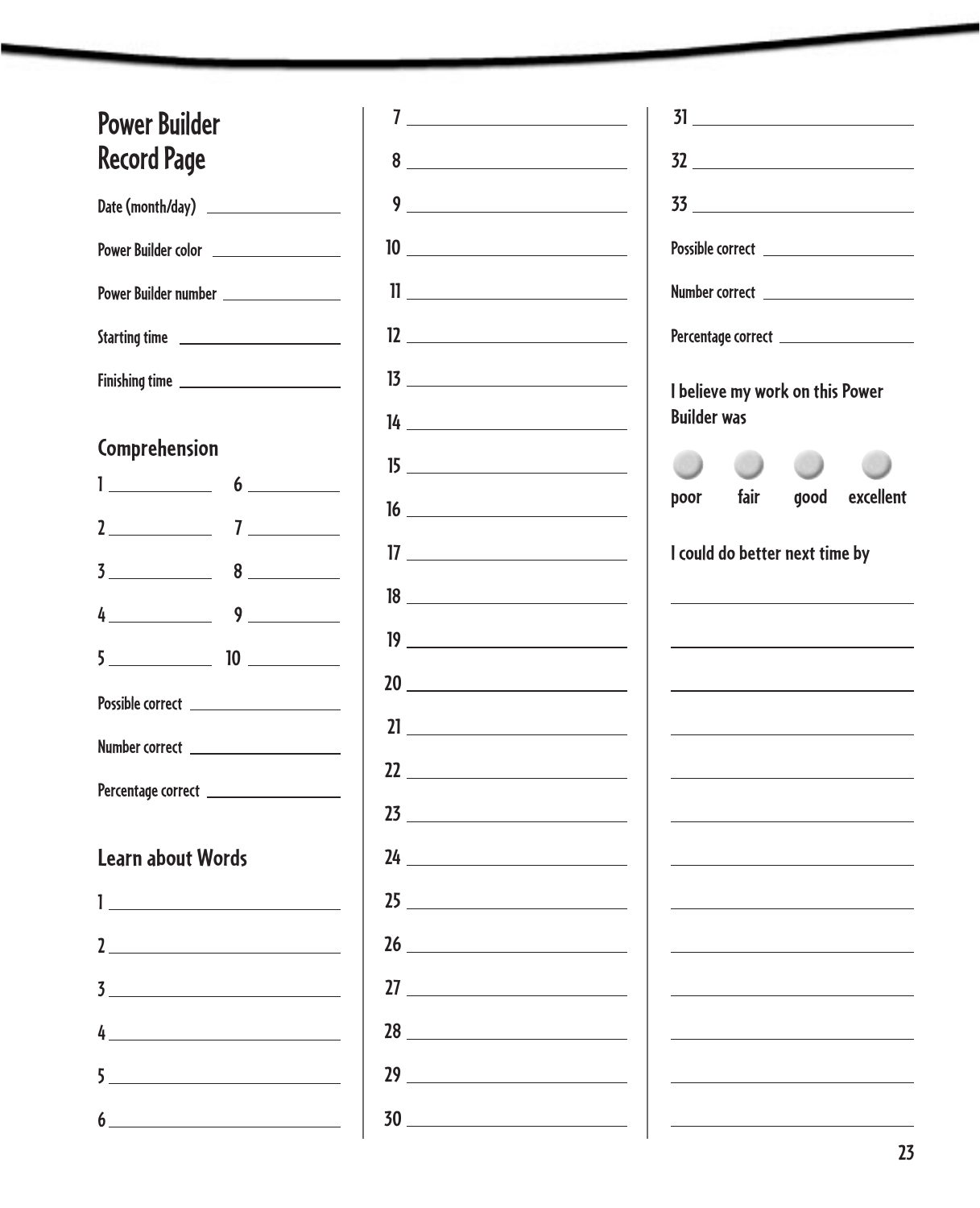## **Rate Builder Record Page**

| Date (month/day)           |                  |                |                         |                |                |                             |                         |   |         |                |                |   |
|----------------------------|------------------|----------------|-------------------------|----------------|----------------|-----------------------------|-------------------------|---|---------|----------------|----------------|---|
| Rate Builder color         |                  |                |                         |                |                |                             |                         |   |         |                |                |   |
| <b>Rate Builder number</b> |                  |                |                         |                |                |                             |                         |   |         |                |                |   |
|                            | -1               | 1              | $\mathbf{I}$            | 1              | 1              | 1                           | $\mathbf{I}$            | 1 | 1       | 1              | 1              | 1 |
|                            | $\overline{2}$   | $\mathfrak z$  | $\mathfrak z$           | $\overline{2}$ | 2              | 2                           | $\mathfrak z$           | 2 | 2       | $\mathfrak z$  | 2              | 2 |
|                            | $\overline{3}$   | $\sqrt{3}$     | $\overline{\mathbf{3}}$ | $\overline{3}$ | $\sqrt{3}$     | 3                           | $\overline{\mathbf{3}}$ | 3 | 3       | 3              | $\sqrt{3}$     | 3 |
|                            | 4                | 4              | 4                       | 4              | 4              | 4                           | 4                       | 4 | 4       | 4              | 4              | 4 |
|                            | 5                | 5              | 5                       | 5              | 5              | 5                           | 5                       | 5 | 5       | 5              | 5              | 5 |
|                            | 6                | 6              | 6                       | 6              | 6              | 6                           | $\boldsymbol{6}$        | 6 | 6       | 6              | 6              | 6 |
|                            | $\overline{1}$   | $\overline{1}$ | 7                       | $\overline{1}$ | $\overline{l}$ | 7                           | $\overline{1}$          | 7 | 7       | $\overline{1}$ | $\overline{1}$ | 7 |
|                            | $\, 8$           | $\bf 8$        | $\bf 8$                 | $\,8\,$        | $\sqrt{8}$     | $\boldsymbol{8}$            | $\bf 8$                 | 8 | $\bf 8$ | 8              | $\bf 8$        | 8 |
| Possible correct           |                  |                |                         |                |                |                             |                         |   |         |                |                |   |
| <b>Number correct</b>      |                  |                |                         |                |                |                             |                         |   |         |                |                |   |
| Percentage correct         |                  |                |                         |                |                |                             |                         |   |         |                |                |   |
|                            |                  |                |                         |                |                |                             |                         |   |         |                |                |   |
| Date (month/day)           |                  |                |                         |                |                |                             |                         |   |         |                |                |   |
| Rate Builder color         |                  |                |                         |                |                |                             |                         |   |         |                |                |   |
| Rate Builder number        |                  |                |                         |                |                |                             |                         |   |         |                |                |   |
|                            | -1               | 1              | 1                       | $\mathbf{I}$   | 1              | 1                           | $\mathbf{I}$            |   |         | 1              | 1              | 1 |
|                            | $\overline{2}$   | $\sqrt{2}$     | $\sqrt{2}$              | $\sqrt{2}$     | $\sqrt{2}$     | $\mathfrak z$               | $\sqrt{2}$              | 2 | 2       | $\mathfrak z$  | $\mathfrak z$  | 2 |
|                            | $\overline{3}$   | $\sqrt{3}$     | $\overline{3}$          | $\overline{3}$ | 3              | 3                           | $\overline{3}$          | 3 | 3       | $\overline{3}$ | $\mathfrak z$  | 3 |
|                            | 4                | 4              | 4                       | 4              | 4              | 4                           | 4                       | 4 | 4       | 4              | 4              | 4 |
|                            | 5                | 5              | 5                       | 5              | 5              | 5                           | 5                       | 5 | 5       | 5              | 5              | 5 |
|                            | $\boldsymbol{6}$ | 6              | $\boldsymbol{6}$        | 6              | 6              | 6                           | $\boldsymbol{6}$        | 6 | 6       | 6              | 6              | 6 |
|                            | $\overline{1}$   | $\overline{1}$ | 7                       | $\overline{1}$ | $\overline{l}$ | 7                           | $\overline{1}$          | 7 | 7       | $\overline{1}$ | 7              | 7 |
|                            | $\, 8$           | 8              | $\,8\,$                 | $\,8\,$        | $\sqrt{8}$     | $\overline{\boldsymbol{8}}$ | $\bf 8$                 | 8 | $\bf 8$ | 8              | 8              | 8 |
| Possible correct           |                  |                |                         |                |                |                             |                         |   |         |                |                |   |
| <b>Number correct</b>      |                  |                |                         |                |                |                             |                         |   |         |                |                |   |
| Percentage correct         |                  |                |                         |                |                |                             |                         |   |         |                |                |   |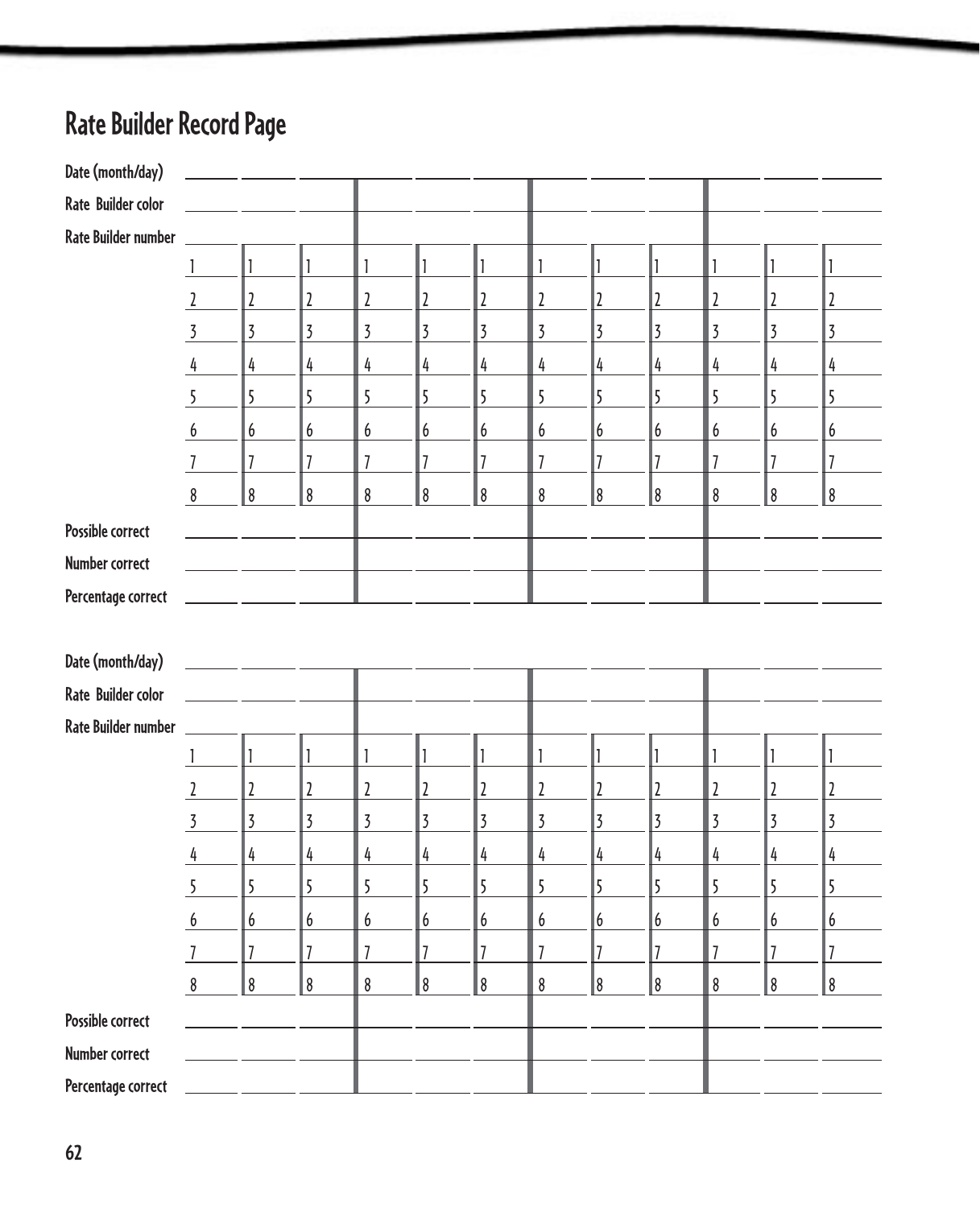### **Rate Builder Progress Chart of**

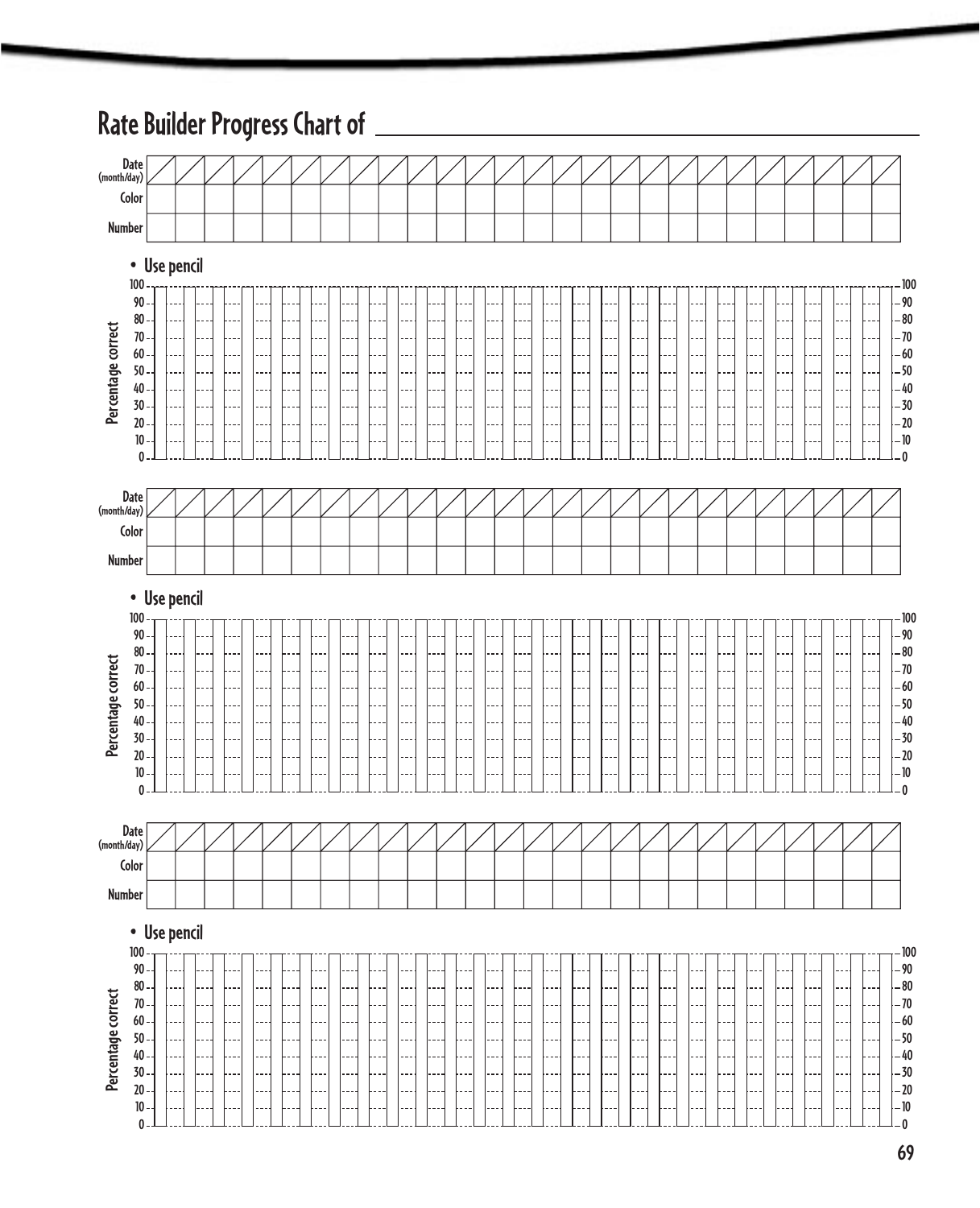## **Skill Builder Record Page**

| <b>Power Builder</b> |               | Skill Builder |                                                                                                            | <b>Number</b> | Number of |
|----------------------|---------------|---------------|------------------------------------------------------------------------------------------------------------|---------------|-----------|
| Color                | <b>Number</b> | Number Title  |                                                                                                            | Correct       | Questions |
|                      |               |               |                                                                                                            |               |           |
|                      |               |               |                                                                                                            |               |           |
|                      |               |               |                                                                                                            |               |           |
|                      |               |               |                                                                                                            |               |           |
|                      |               |               |                                                                                                            |               |           |
|                      |               |               |                                                                                                            |               |           |
|                      |               |               |                                                                                                            |               |           |
|                      |               |               |                                                                                                            |               |           |
|                      |               |               |                                                                                                            |               |           |
|                      |               |               |                                                                                                            |               |           |
|                      |               |               |                                                                                                            |               |           |
|                      |               |               |                                                                                                            |               |           |
|                      |               |               | <u> 222 - 222 - 222 - 222 - 222 - 222 - 222 - 222 - 222 - 222 - 222 - 222 - 222 - 222 - 222 - 222 - 22</u> |               |           |
|                      |               |               |                                                                                                            |               | $ -$      |
|                      |               |               |                                                                                                            |               |           |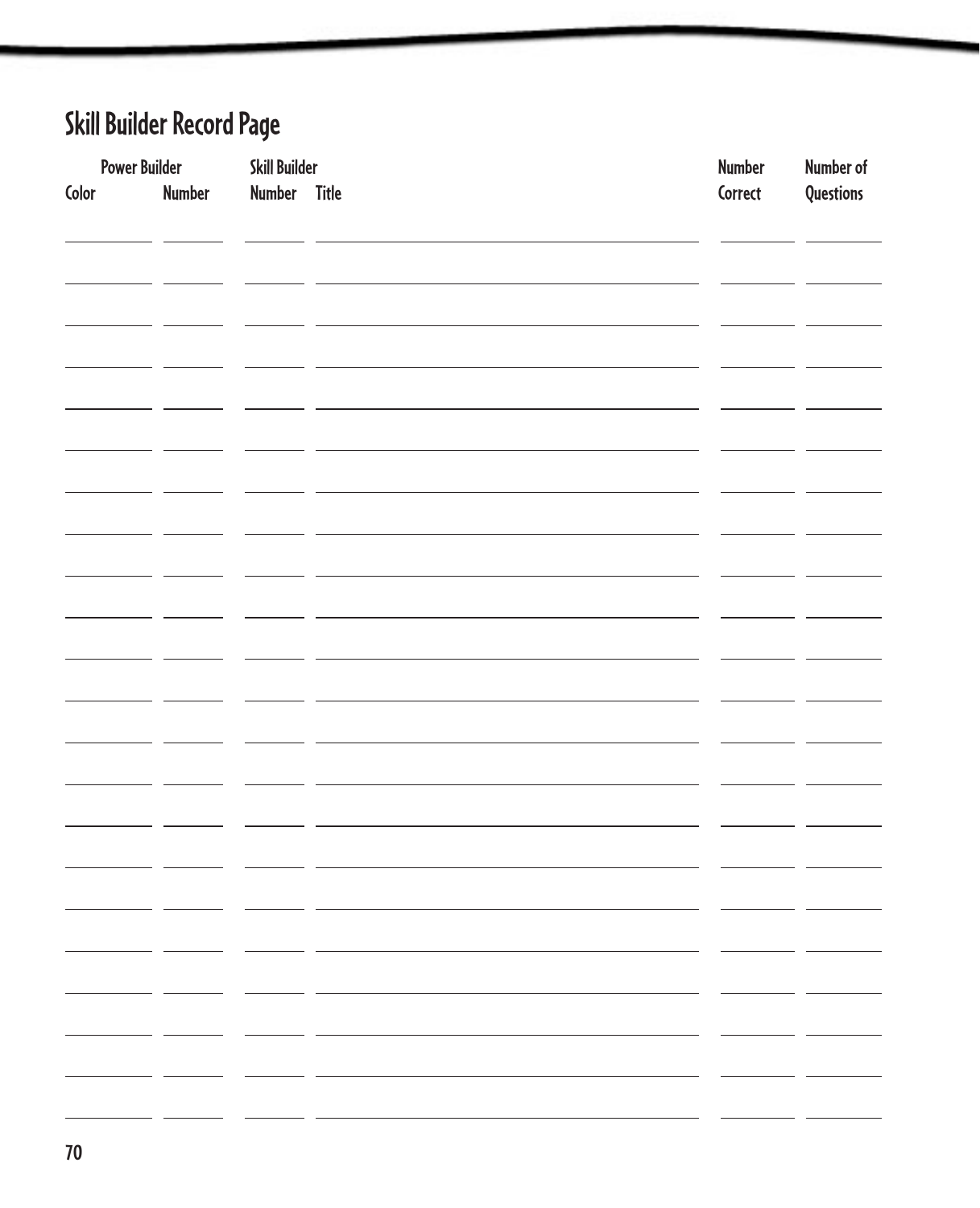# Conversion Table for Computing Percentage Correct from Number Correct

| Possible<br>correct |                    |                            |                                  |                    |                      |                |     |                |     |                                                                                                                                                                                                                  |     |  |    |  |  |  |                             |  |
|---------------------|--------------------|----------------------------|----------------------------------|--------------------|----------------------|----------------|-----|----------------|-----|------------------------------------------------------------------------------------------------------------------------------------------------------------------------------------------------------------------|-----|--|----|--|--|--|-----------------------------|--|
|                     | Number correct     | 1                          | $\overline{c}$                   | 3                  | $\overline{4}$       | 5              |     |                |     |                                                                                                                                                                                                                  |     |  |    |  |  |  |                             |  |
|                     | Percentage correct | 20                         | 40                               | 60                 | 80                   | 100            |     |                |     |                                                                                                                                                                                                                  |     |  |    |  |  |  |                             |  |
|                     | Number correct     | 1                          | $\overline{c}$                   | 3                  | 4                    | 5              | 6   |                |     |                                                                                                                                                                                                                  |     |  |    |  |  |  |                             |  |
| п                   | Percentage correct | 17                         | 33                               | 50                 | 67                   | 83             | 100 |                |     |                                                                                                                                                                                                                  |     |  |    |  |  |  |                             |  |
|                     | Number correct     | 1                          | $\overline{c}$                   | 3                  | $\overline{4}$       | 5              | 6   | 7              |     |                                                                                                                                                                                                                  |     |  |    |  |  |  |                             |  |
|                     | Percentage correct | 14                         | 29                               | 43                 | 57                   | 72             | 86  | 100            |     |                                                                                                                                                                                                                  |     |  |    |  |  |  |                             |  |
|                     | Number correct     | 1                          | $\overline{c}$                   | 3                  | 4                    | 5              | 6   | $\overline{7}$ | 8   |                                                                                                                                                                                                                  |     |  |    |  |  |  |                             |  |
|                     | Percentage correct | 13                         | 25                               | 38                 | 50                   | 63             | 75  | 88             | 100 |                                                                                                                                                                                                                  |     |  |    |  |  |  |                             |  |
|                     |                    |                            |                                  |                    |                      |                |     |                |     |                                                                                                                                                                                                                  |     |  |    |  |  |  |                             |  |
|                     | Number correct     | 1                          | 2                                | 3                  | $\overline{4}$       | 5              | 6   | $\tau$         | 8   | 9                                                                                                                                                                                                                |     |  |    |  |  |  |                             |  |
|                     | Percentage correct | 11                         | 22                               | 33                 | 44                   | 56             | 67  | 78             | 89  | 100                                                                                                                                                                                                              |     |  |    |  |  |  |                             |  |
|                     | Number correct     | 1                          | $\overline{c}$                   | 3                  | $\overline{4}$       | 5              | 6   | 7              | 8   | 9                                                                                                                                                                                                                | 10  |  |    |  |  |  |                             |  |
|                     | Percentage correct | 10                         | 20                               | 30                 | 40                   | 50             | 60  | 70             | 80  | 90                                                                                                                                                                                                               | 100 |  |    |  |  |  |                             |  |
|                     | Number correct     | $\sqrt{2}$<br>$\mathbf{1}$ | $\mathfrak{Z}$<br>$\overline{4}$ | $\mathfrak s$<br>6 | $7\phantom{.0}$<br>8 | $\overline{9}$ |     |                |     | $\left  10 \right  11 \left  12 \right  13 \left  14 \right  15 \left  16 \right  17 \left  18 \right  19 \left  20 \right  21 \left  22 \right  23 \left  24 \right  25 \left  26 \right  27 \left  28 \right $ |     |  |    |  |  |  | 29 30 31 32 33              |  |
|                     | Percentage correct | $\mathfrak{Z}$<br>6        | 9<br>12                          | 15<br>18 21        | 24                   | 27             |     |                |     | 30 33 36 39 42 45 48 51 54 58 61 64 67 70                                                                                                                                                                        |     |  | 73 |  |  |  | 76 79 82 85 88 91 94 97 100 |  |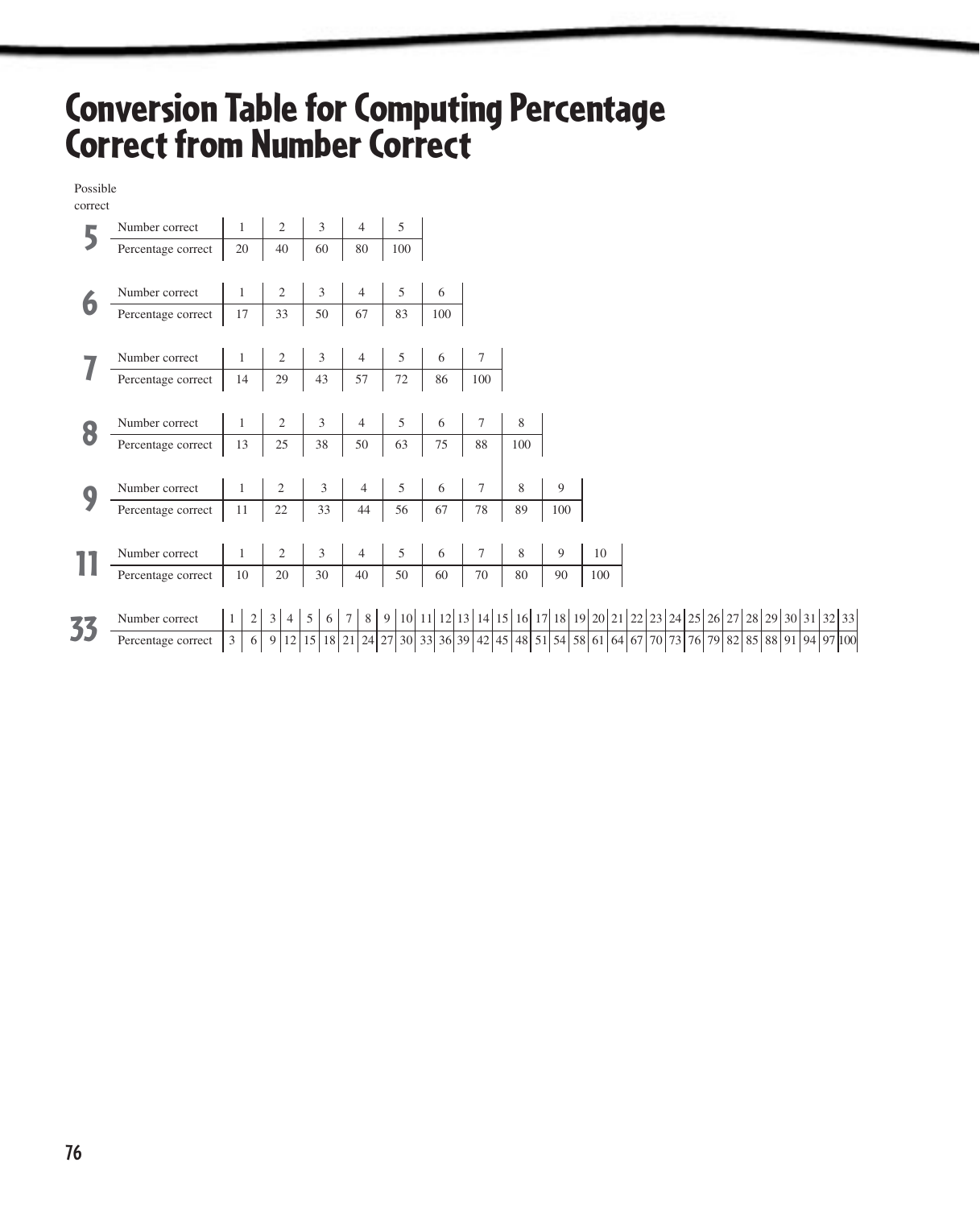### How to Use Your Progress Charts

- First, you scored your work with a key and filled in the number of possible correct answers ("Possible correct") and the number of correct answers that you had ("Number correct"). Then you used the Conversion Table on page 76 to fill in your percentage correct. Now, you are ready to fill in your Progress Chart.
- 2 Turn to your Progress Chart on pages 78 and 79. Fill in the date, color, and number. On the Comprehension bar, use your pencil to make a heavy black dot where your percentage correct falls. If it does not fall on an even number such as 70 or 80, use your eye to estimate where the dot should go. Imagine that there are ten lines between any two even numbers. The dot shown at the right stands for a percentage correct of 67.
- Follow these same steps to place a heavy black dot on the Learn about Words bar to show your percentage correct on that part of the *Power Builder.*
- 4 Now fill in the line from each zero baseline up to each of your dots.





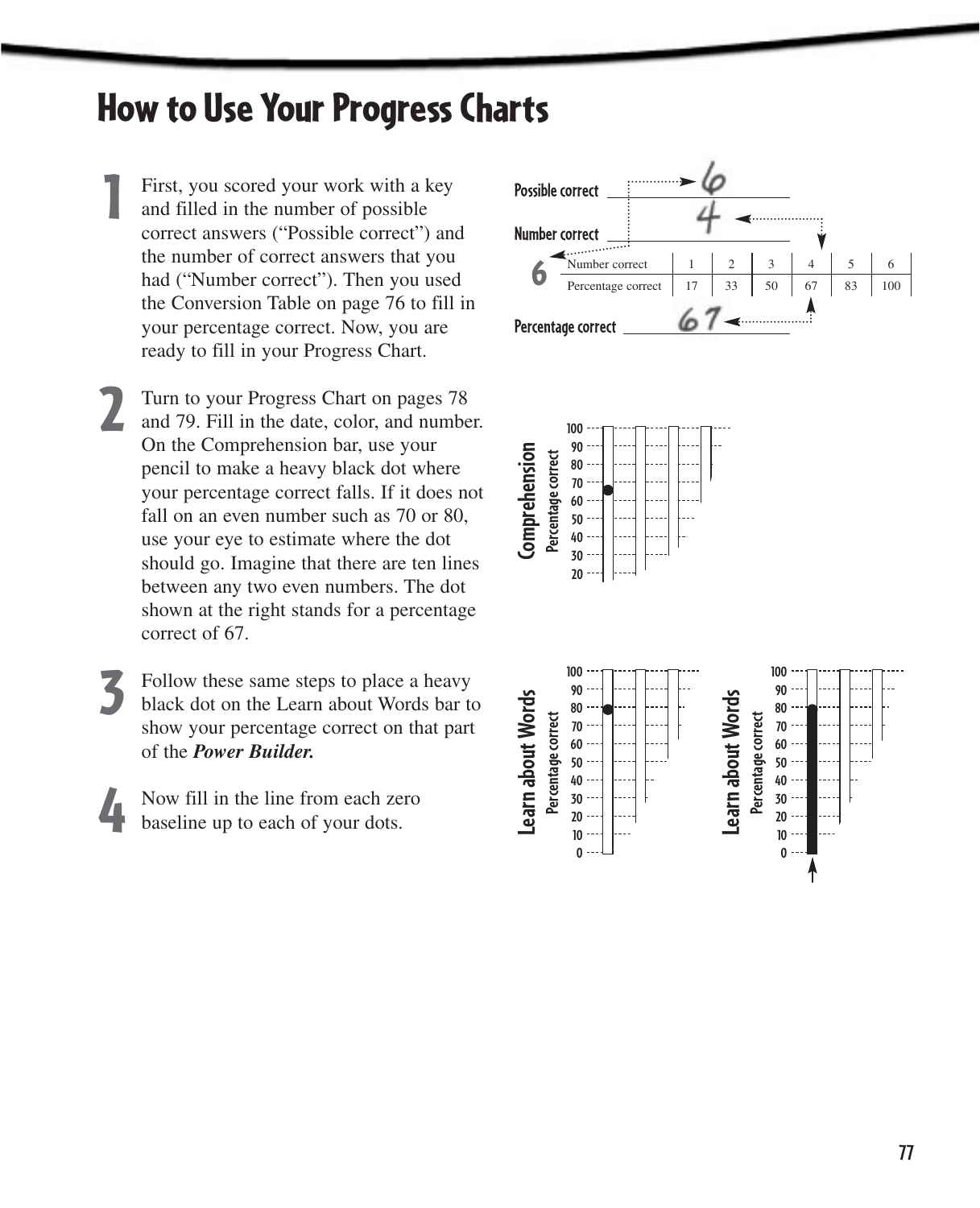**Power Builder Progress Chart of**

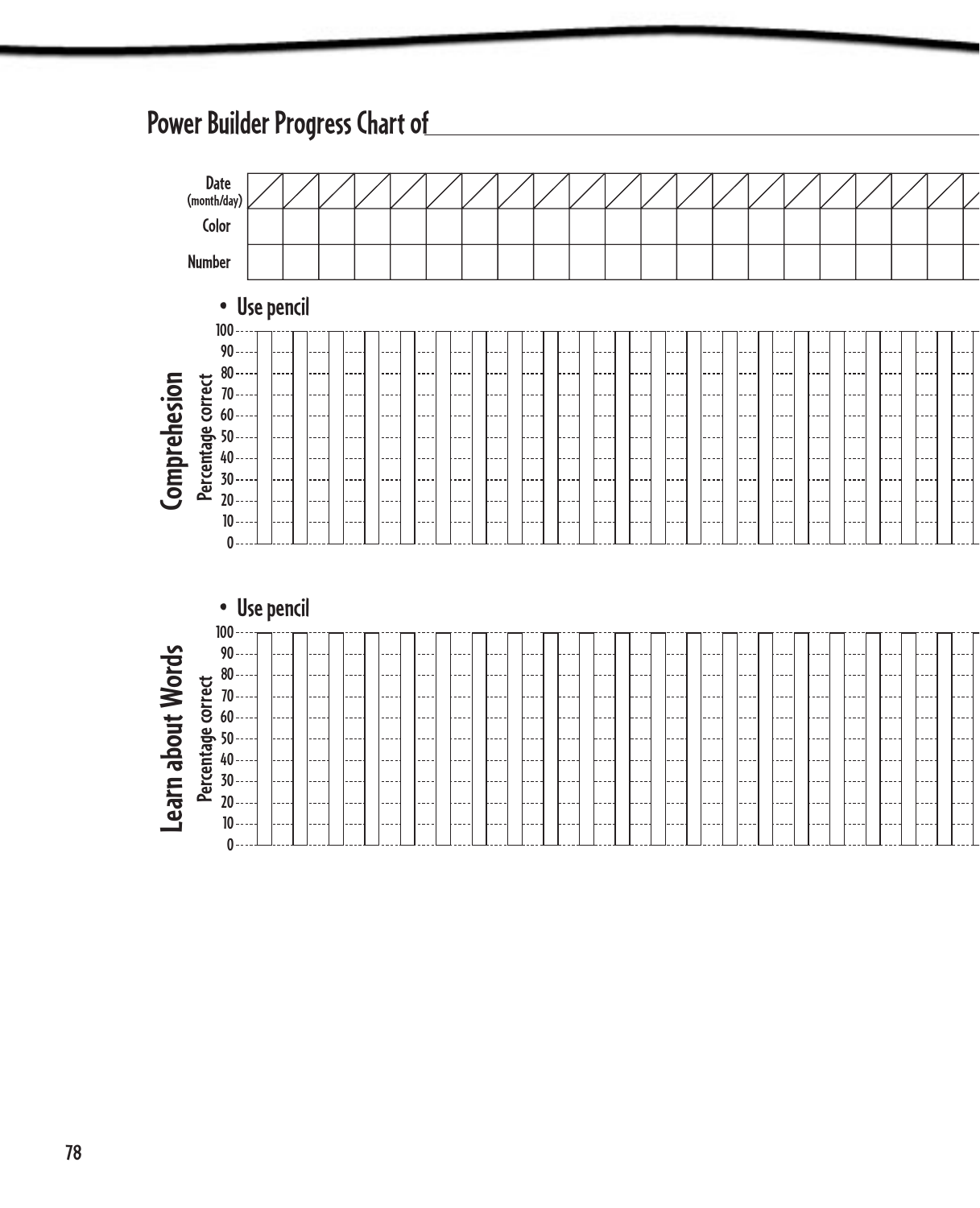| $\overline{\phantom{a}}$ |                 |                   |         |         |                |     |      |       |           |             |      |     |          |  |  |      |       |          |                  |
|--------------------------|-----------------|-------------------|---------|---------|----------------|-----|------|-------|-----------|-------------|------|-----|----------|--|--|------|-------|----------|------------------|
|                          |                 |                   |         |         |                |     |      |       |           |             |      |     |          |  |  |      |       |          |                  |
|                          |                 |                   |         |         |                |     |      |       |           |             |      |     |          |  |  |      |       |          |                  |
|                          |                 |                   |         |         |                |     |      |       |           |             |      |     |          |  |  |      |       |          |                  |
|                          |                 |                   |         |         |                |     |      |       |           |             |      |     |          |  |  |      |       |          | $-100$           |
|                          | ----<br>.       | $- - - -$<br> --- |         | $- - -$ | $\overline{a}$ | --- | ---- | ----  | $- - - -$ | ----<br>--- | ---  |     | ---<br>. |  |  | ---- | ----- | <br>---- | -- 90<br>$-80$   |
|                          | .               |                   |         |         |                |     |      |       |           |             |      |     |          |  |  |      |       | ----<br> | $-70$<br>$-60$   |
|                          | <br>$\sim$ $-$  | $- - -$           | .       |         |                |     |      |       |           | . .         |      |     | .        |  |  |      |       | ----     | $-50$            |
|                          | .<br>$\sim$ $-$ | $---$             | .       |         |                |     |      |       | .         | .           |      | --- |          |  |  |      | .     | <br>---- | $-40$<br>$-30$   |
|                          | .<br>.          | ----<br>.         |         |         |                |     | .    | $- -$ |           | $\cdots$    |      | .   |          |  |  |      | .     |          | $-20$            |
|                          |                 |                   |         |         |                |     |      |       |           |             |      |     |          |  |  |      |       | ----     | $-10$<br>- 0     |
|                          |                 |                   |         |         |                |     |      |       |           |             |      |     |          |  |  |      |       |          |                  |
|                          |                 |                   |         |         |                |     |      |       |           |             |      |     |          |  |  |      |       |          |                  |
|                          |                 |                   |         |         |                |     |      |       |           | .           |      |     |          |  |  |      |       |          | $100\,$<br>$-90$ |
|                          | ----<br>$- - -$ | ----              | $- - -$ |         |                |     | ---- |       |           |             | ---- |     | ---      |  |  | .    | .     | ----<br> | $-80$            |
|                          | ----<br>        | ----<br> ---      |         |         |                |     | ---- |       | ----      | ----        | ---- |     | ---      |  |  | ---- | ----- | <br>---- | $-70$<br>$-60$   |
|                          |                 |                   |         |         |                |     |      |       |           |             |      |     |          |  |  |      |       |          | $-50$            |
|                          | $\cdots$<br>    |                   |         |         |                |     |      |       |           | <br>        |      |     |          |  |  |      | .<br> | ----<br> | - 40<br>$-30$    |
|                          |                 |                   |         |         |                |     |      |       |           |             |      |     |          |  |  |      |       |          | $-20$            |

....  $\left| \ldots \right|$ 

...  $\left| \ldots \right|$   $\left| ... \right|$  $\mathbb{R}$ 

 $\mathbb{R}$ 

 $\Bigg|$ 

 $\left| \ldots \right|$ 

 $\left| \cdot \right|$ 

...